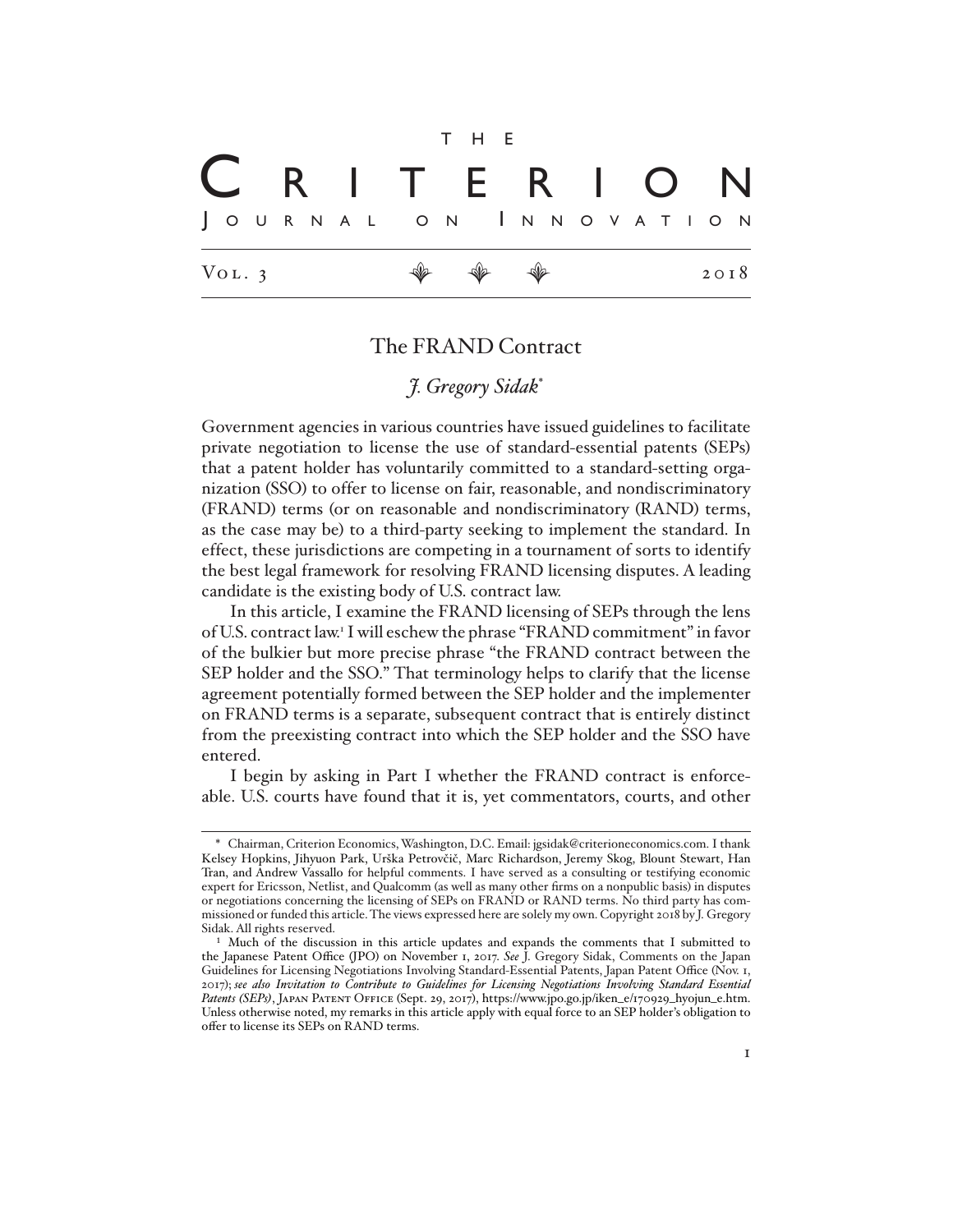tribunals have flagged various theories of unenforceability when analyzing a FRAND commitment as a contract.

In Part II, I analyze the anatomy of the FRAND contract, as informed by first principles of U.S. contract law. Whether, with respect to a given implementer, a given SEP holder has discharged its FRAND duty to the SSO turns on whether the SEP holder has offered to license its SEPs to that implementer on FRAND terms. An implementer loses its rights as a third-party beneficiary of the SEP holder's FRAND contract with the SSO if the third-party beneficiary rejects a FRAND offer or if it fails to accept that offer within a reasonable time. By underscoring the applicability of these fundamental principles of U.S. contract law, judges, arbitrators, and other decision makers would encourage both the SEP holder and the implementer to avoid dilatory tactics and orthogonal bargaining positions when negotiating license terms for the use of SEPs.

In Part III, I examine some of the frameworks that other countries have recently proposed for guiding negotiations for SEPs. Although these frameworks supposedly identify principles that would facilitate the license negotiation between an SEP holder and an implementer of an industry standard, they ignore the relevance of first principles of contract law. Instead, they try to reinvent the wheel—by fashioning a *sui generis* bargaining protocol for SEP license negotiations that ignores the transactional efficiency of preexisting contract principles of offer and acceptance. These proposals are unlikely to be more efficacious than U.S. contract jurisprudence in defining a clear protocol that encourages the expeditious execution of bilaterally negotiated FRAND licenses.

In Part IV, I offer preliminary observations on how a given SEP holder and a given implementer might agree to opt out of the FRAND contract so as to create a superior structure for concluding their bilateral negotiation of a license or, in the event of an impasse, for achieving a more expeditious and cost-effective resolution of their dispute.

#### I. Is the FRAND Contract Enforceable?

The first question in any given case is whether the SEP holder's licensing commitment to the SSO in question constitutes an enforceable contract. In the United States, the Restatement (Second) of Contracts defines a contract as "a promise or a set of promises for the breach of which the law gives a remedy, or the performance of which the law in some way recognizes as a duty."2 Although contract law can vary by state, the formation of a contract in the United States generally "requires a bargain in which there is a

<sup>2</sup> Restatement (Second) of Contracts § 1 (Am. Law Inst. 1981); *see also* J. Gregory Sidak, *A FRAND*  Contract's Intended Third-Party Beneficiary, 1 CRITERION J. ON INNOVATION 1001, 1003 (2016).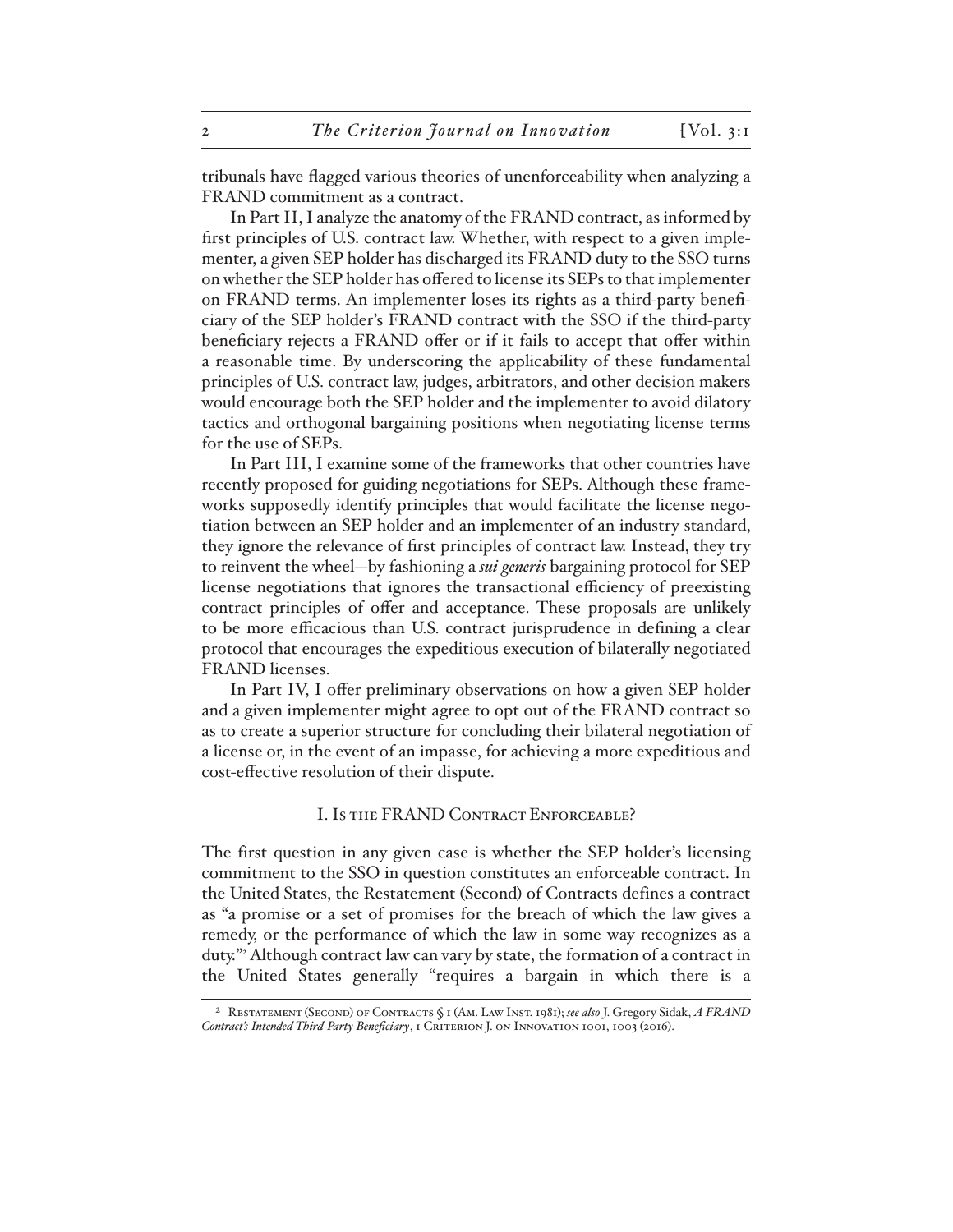manifestation of mutual assent to the exchange and a consideration."3 The Restatement (Second) specifies that the parties to a contract have manifested mutual assent when "each party either [has made] a promise or [has begun] or [has] render[ed] a performance."4 For a bargain to produce an enforceable contract, both parties must exchange some kind of consideration, in addition to their mutual assent—that is, both parties must give something of value to induce the other to enter into the contract.<sup>5</sup>

Whether an SEP holder's FRAND commitment to an SSO results in a binding contract between them depends on the language of the SEP holder's specific licensing declarations, the language of the SSO's bylaws and patent policies, and the applicable law governing the relationship between the SEP holder and the SSO.<sup>6</sup> Several U.S. courts-applying contract law of different jurisdictions (including Wisconsin state law, Washington state law, and French law)—have found that the SEP holder's FRAND commitment constitutes a binding contract with the SSO, and that an implementer of the standard is a third-party beneficiary of that FRAND contract, entitled to enforce the SEP holder's obligations arising from that contract.<sup>7</sup>

Some commentators have argued, and one U.S. administrative court has found, that the FRAND contract between an SEP holder and an SSO is *not* enforceable. For example, law professor Jorge Contreras, writing in 2015, has argued that "FRAND and other commitments embodied in SDO [standards development organization] policies could suffer too much indeterminacy to be found enforceable."8 In 2017, Chief Administrate Law Judge (ALJ) Charles Bullock of the U.S. International Trade Commission (ITC) found, in the 1023 Investigation, *Certain Memory Modules and Components Thereof, and Products Containing Same*, that the RAND contract between the complainant and its SSO, the Joint Electron Device Engineering Council (JEDEC), was unenforceable because of indefiniteness.9

<sup>3</sup> Restatement (Second) of Contracts § 17(1) (Am. Law Inst. 1981).

<sup>4</sup> *Id.* § 18.

<sup>&</sup>lt;sup>5</sup> *Id.*  $\zeta$  71 ("To constitute consideration, a performance or a return promise must be bargained for.").

<sup>6</sup> *See* Apple, Inc. v. Motorola Mobility, Inc., 886 F. Supp. 2d 1061, 1083 (W.D. Wis. 2012) (Crabb, J.) ("In this case, the combination of the policies and bylaws of the standards-setting organizations, Motorola's membership in those organizations and Motorola's assurances that it would license its essential patents on fair, reasonable and nondiscriminatory terms constitute contractual arrangements.").

<sup>7</sup> *See, e.g.*, *id.* at 1085 (applying Wisconsin state law); TCL Commc'ns Tech. Holdings, Ltd. v. Telefonaktiebolaget LM Ericsson, No. 14-341, 2017 WL 6611635, slip op. at \*5 (C.D. Cal. Dec. 17, 2017) (Selna, J.) (applying French contract law), *appeal docketed*, No. 18-1363 (Fed. Cir. Jan. 2, 2018); Microsoft Corp. v. Motorola, Inc., 696 F.3d 872, 878 (9th Cir. 2012) (applying Washington state law). The UK Patents Court has also found that an SEP holder's FRAND commitment to the European Telecommunications Standards Institute (ETSI) constitutes a binding contract with that SSO, pursuant to French law. *See*  Apple Retail UK Ltd. v. Qualcomm (UK) Ltd. [2018] EWHC (Pat) 1188 (Eng.); Unwired Planet Int'l Ltd. v. Huawei Techs. Co. [2017] EWHC (Pat) 1304 (Eng.).

<sup>8</sup> Jorge L. Contreras, *A Market Reliance Theory for FRAND Commitments and Other Patent Pledges*, 2015 UTAH L. REV. 479, 515.

<sup>9</sup> Certain Memory Modules and Components Thereof, and Products Containing Same, Inv. No. 337-TA-1023, at 195 (USITC Nov. 14, 2017) (Final Initial Determination) [hereinafter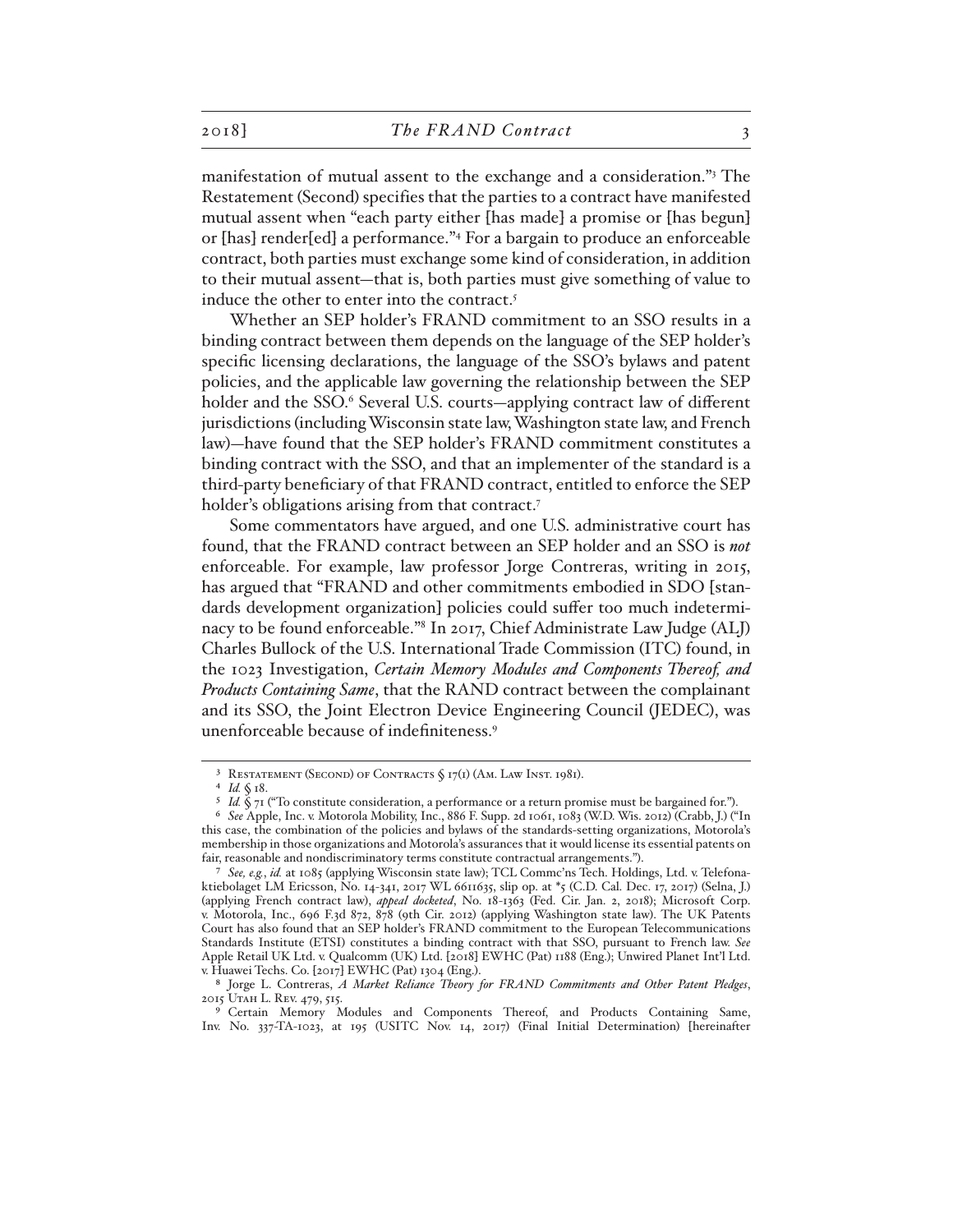It is enlightening to study Chief Judge Bullock's reasoning regarding the unenforceability of this particular RAND contract. Pursuant to the patent policy embedded in JEDEC's Manual of Organization and Procedure, if an SEP holder owns patents that it believes are essential to a JEDEC standard, and if that SEP holder wishes to participate in the development of that standard, it must declare that "[a] license will be offered[] to applicants desiring to utilize the license for the purpose of implementing the JEDEC Standard under reasonable terms and conditions that are demonstrably free of any unfair discrimination."10 Chief Judge Bullock observed that JEDEC's Manual provides that JEDEC's patent policy shall be interpreted and governed under New York law.11 However, he added that, "under New York law, '[a] court cannot enforce a contract unless it is able to determine what in fact the parties have agreed to,' . . . and '[i]f an agreement is not reasonably certain in its material terms, there can be no legally enforceable contract."<sup>12</sup>

Chief Judge Bullock observed that JEDEC gives no guidance on how to determine whether a member's offer to license its SEPs to an implementer of a JEDEC standard is RAND.<sup>13</sup> He further noted that section 8.2.1 of JEDEC's Manual of Organization and Procedure, which provides "Terms and definitions" for JEDEC's patent policy, neglects to define both "reasonable" and "unfair discrimination."14 Chief Judge Bullock concluded that "the obligation to license on RAND terms, which appears to be a material term of the JEDEC Patent Policy, is anything but 'reasonably certain,'" and thus he found, in November 2017, that "New York law appears to require that the agreement be considered unenforceable."15

As of May 2018, no state or federal court in the United States has found the FRAND contract to be unenforceable.<sup>16</sup> However, if a court does find an SEP holder's FRAND commitment to be unenforceable, the upshot would

USITC Inv. No. 337-TA-1023, Final Initial Determination]. I submitted expert economic testimony to the ITC in the 1023 Investigation on behalf of the complainant, Netlist, Inc.

In an earlier ITC investigation, Administrative Law Judge Theodore Essex examined the complainant's FRAND commitment to, and the underlying intellectual property rights (IPR) policy of, ETSI and found that its Rules of Procedure were not a contract, but merely rules to "guide [ETSI and its members] in their interactions with the organization, other members and third parties." Certain Wireless Devices with 3G and/or 4G Capabilities & Components Thereof, Inv. No. 337-TA-868, Pub. 2929, 2014 WL 2965327, at \*75 (USITC June 13, 2014) (Initial Determination).

<sup>10</sup> JEDEC, JEDEC Manual of Organization and Procedure § 8.2.5(ii) (Nov. 2017), https://www. jedec.org/sites/default/files/JM21S.pdf; *see also* JEDEC, License Assurance/Disclosure Form, https://www. jedec.org/sites/default/files/License\_Assurance-Disclosure\_Form\_20150710.pdf. For further analysis of JEDEC's RAND contract, see J. Gregory Sidak & Jeremy O. Skog, *Hedonic Prices and Patent Royalties*, 2 Criterion J. on Innovation 601, 604–08 (2017).

<sup>11</sup> USITC Inv. No. 337-TA-1023, Final Initial Determination, *supra* note 9, at 194.

<sup>&</sup>lt;sup>12</sup> *Id.* (quoting Carione v. Hickey, 133 A.D.3d 811, 811 (N.Y. App. Div. 2015)).

<sup>13</sup> *Id.*

<sup>14</sup> *Id.*

<sup>15</sup> *Id.* at 195 (quoting *Carione*, 133 A.D.3d at 811).

<sup>16</sup> I am also not aware that, as of May 2018, any court outside the United States has found a FRAND contract to be unenforceable. However, as I stated in the introduction, my focus in this article is U.S. law, and thus I have not undertaken an exhaustive survey of court decisions in other jurisdictions.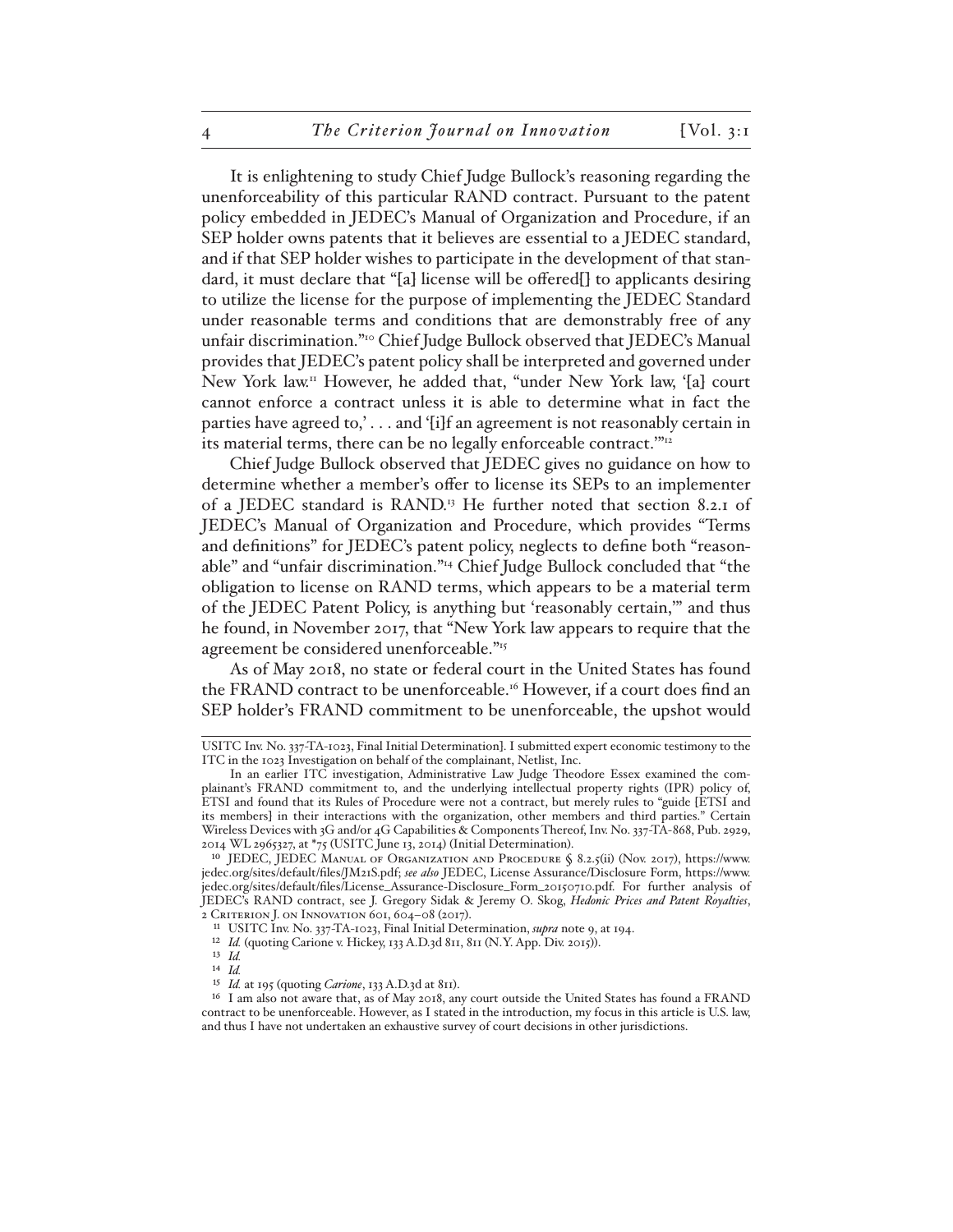be that the SEP holder never had a *contractual* duty to offer to license its SEPs to any implementer of the standard, let alone to offer to license those SEPs on FRAND terms. The implementer would thus be precluded from bringing a claim for breach of contract against the SEP holder for allegedly failing to offer to license its SEPs to the implementer on FRAND terms. Any ongoing dispute between the SEP holder and the implementer after such a finding of lack of contract formation would be governed by U.S. patent law (assuming that the patents in suit are U.S. patents), in which section 284 of the Patent Act provides that damages for patent infringement shall be of an amount "adequate to compensate for the infringement, but in no event less than a reasonable royalty for the use made of the invention by the infringer."<sup>17</sup> If the SEP holder has no enforceable obligation to the implementer pursuant to the FRAND contract, and if the Patent Act (along with section 337 of the Tariff Act of 1930<sup>18</sup>) is instead the controlling law, then the SEP holder may, among other things, (1) seek an injunction against the implementer, (2) seek an exclusion order against the implementer's infringing articles, (3) charge the implementer a royalty that exceeds the FRAND range,<sup>19</sup> (4) decline to license its SEPs to the implementer in question altogether, and  $(5)$  seek enhanced damages for the implementer's willful infringement of those SEPs.<sup>20</sup>

Contreras has suggested legal rationales beyond contract law—including promissory estoppel, equitable estoppel, and antitrust law—by which implementers could enforce an SEP holder's FRAND commitment.<sup>21</sup> The finding that a FRAND contract is unenforceable might not foreclose those other theories of enforcement. It exceeds the scope of this paper to address the merits of such theories, although I have done so to a limited extent elsewhere.<sup>22</sup> It nonetheless should be briefly noted that, under those alternative

<sup>17</sup> 35 U.S.C. § 284.

<sup>18</sup> 19 U.S.C. § 1337.

<sup>&</sup>lt;sup>19</sup> See J. Gregory Sidak, *Is a FRAND Royalty a Point or a Range*?, 2 CRITERION J. ON INNOVATION 401  $(2016).$ 

<sup>20</sup> *See, e.g.*, Core Wireless Licensing S.A.R.L. v. LG Elecs., Inc., No. 2:14-cv-911, 2016 WL 4596118, at \*2 (E.D. Tex. Sept. 3, 2016) (Gilstrap, C.J.); *see also* J. Gregory Sidak, *Enhanced Damages for Infringement of Stan*dard-Essential Patents, I CRITERION J. ON INNOVATION 1101 (2016).

<sup>21</sup> *See, e.g.*, Contreras, *A Market Reliance Theory for FRAND Commitments and Other Patent Pledges*, *supra*  note 8, at 500 ("Most commentators today would probably agree that patent pledges, or at least some significant percentage of them, ought to be enforced. However, there is a wide divergence of views regarding the most suitable theory to support such enforcement. [I] review[] the primary enforcement theories that have been advanced to date and assess[] their strengths and weaknesses."); *see also id.* at 538 (proposing "a new 'market reliance' theory that looks to securities regulation and the doctrine of fraud-on-the-market to adapt the doctrine of promissory estoppel for the enforcement of FRAND commitments and other patent pledges"). It is striking that, unlike Contreras, other commentators who subscribe to the patent-holdup conjecture concerning SEPs seem not to recognize the obvious legal and economic implications of the contractual nature of the FRAND commitment. *See, e.g.*, Letter from 77 Former Government Enforcement Officials and Professors of Law, Economics, and Business to Assistant Attorney General Makan Delrahim, U.S. Department of Justice, Antitrust Division (May 17, 2018).

<sup>22</sup> I have previously explained how a court's finding that a FRAND commitment is unenforceable in contract for lack of formation would prompt the court's analysis in equity of unjust enrichment and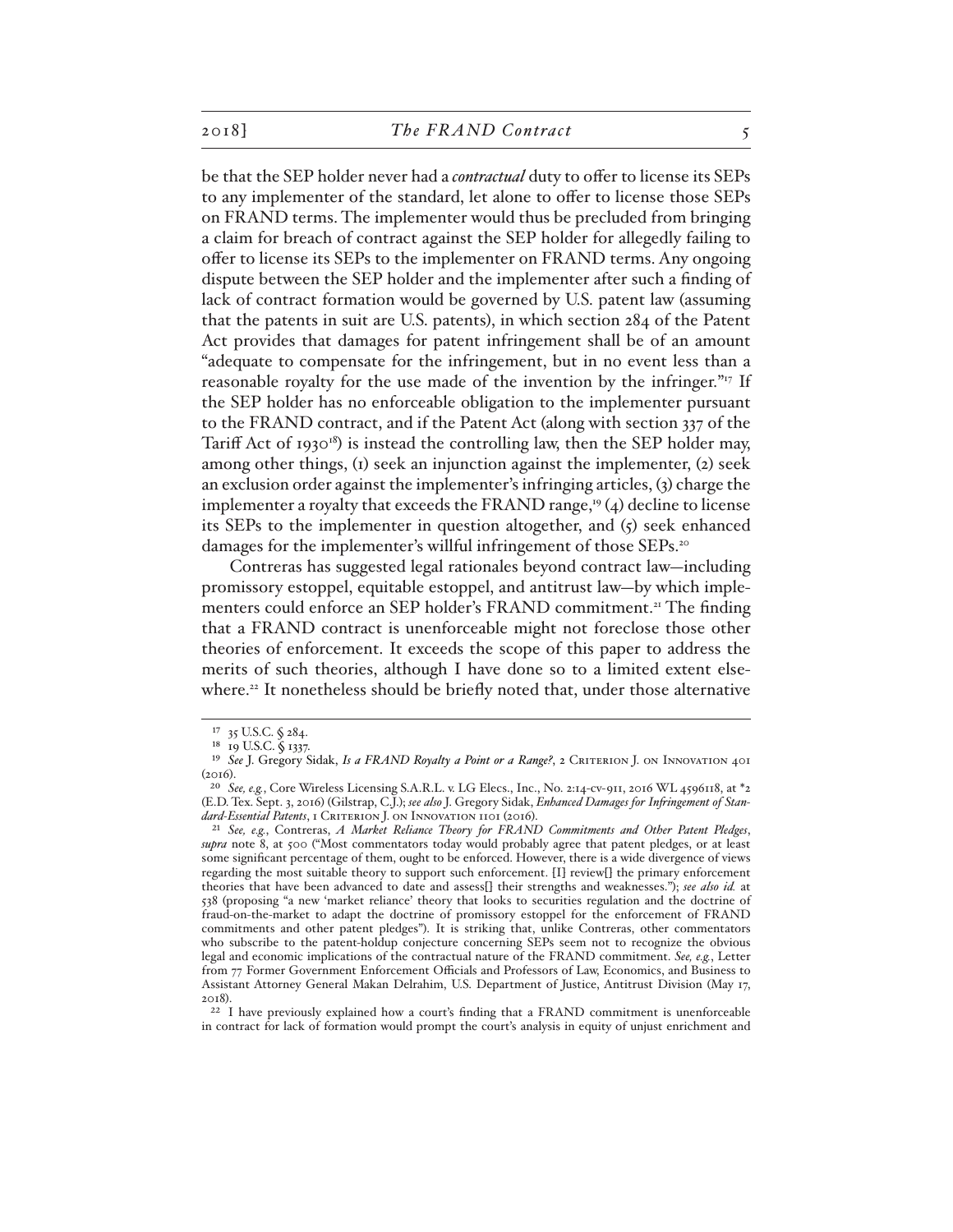legal rationales, the implementer's remedies would differ from those available for a breach-of-contract claim. That difference in the character of available remedies underscores why it is important for a judge or arbitrator to determine at the outset of a dispute over FRAND terms whether the FRAND commitment in question constitutes an enforceable contract.

### II. The Anatomy of the FRAND Contract

When a tribunal deems a particular FRAND commitment to be an enforceable contract between the SEP holder and the SSO, first principles of contract law identify the permissible conduct of both the SEP holder and the implementer in their subsequent bilateral negotiation for a license. Under U.S. law, contract principles identify the SEP holder's precise obligations and, correspondingly, the implementer's precise rights as a third-party beneficiary of the FRAND contract between the SEP holder and the SSO; contract principles also determine whether the implementer, in negotiating FRAND terms, loses its rights as a third-party beneficiary.<sup>23</sup> When U.S. contract law governs the obligations arising from the SEP holder's FRAND commitment to the SSO, the tribunal's explicit recognition of the controlling authority of those contractual principles will induce the parties not only to avoid practices that prolong the negotiation, but also to work toward the prompt execution of a license agreement, which will hasten the standard's implementation and thus advance the public interest.

#### *A. The SEP Holder's Obligations Arising from Its FRAND Contract*

A commitment to offer to license one's SEPs on FRAND terms imposes specific contractual obligations on the SEP holder. Because the SEP holder's precise obligations can vary across SSOs, it is necessary to examine the precise language of the FRAND contract between the SEP holder and the SSO (and perhaps also the SSO's bylaws) to identify the scope of the SEP holder's contractual duties. Despite this variation across SSOs, some kinds of obligations do commonly arise from an SEP holder's FRAND contract with the SSO, presumably because those common provisions serve some animating purpose of the FRAND contract. For example, a typical FRAND contract between the SEP holder and the SSO imposes on the SEP holder a duty to *offer* to license its SEPs to implementers of the standard on FRAND

restitution. *See* J. Gregory Sidak, *The Meaning of FRAND, Part I: Royalties*, 9 J. Competition L. & Econ. 931, 1032–33 (2013). I have also explained why it is unlikely that an alleged infringer of SEPs could prove the three necessary elements of an equitable estoppel defense. *See* J. Gregory Sidak, *The Meaning of FRAND,*  Part II: Injunctions, 11 J. COMPETITION L. & ECON. 201, 223-24 (2015).

<sup>23</sup> *See* Sidak, *A FRAND Contract's Intended Third-Party Beneficiary*, *supra* note 2, at 1002–14.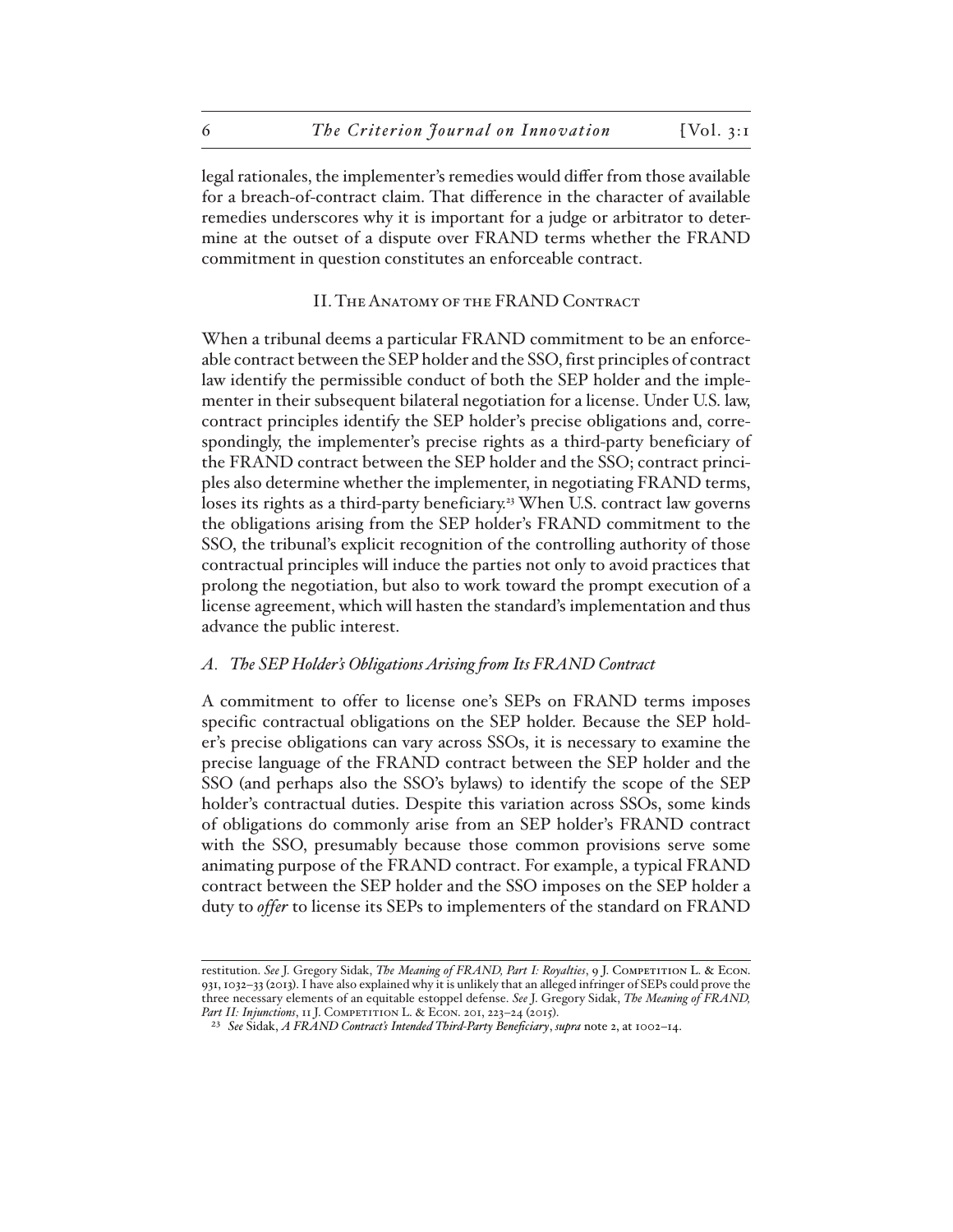terms.24 The SEP holder's offer needs to be sufficiently specific to permit an implementer to accept the offer and to enter into a binding license agreement.<sup>25</sup> An SEP holder that has not extended a FRAND offer to a given implementer has not discharged its contractual obligations to the SSO.<sup>26</sup> For example, in *Realtek v. LSI*, Judge Ronald Whyte found in 2013 that an SEP holder that had merely contacted an implementer and shown its willingness to negotiate had not made a RAND offer, and that the SEP holder therefore had not discharged its duty under its RAND contract with the SSO in question, the Institute of Electrical and Electronics Engineers (IEEE). 27 An SEP holder that fails to discharge its FRAND duties to the SSO might be liable for damages or other remedies for breach of contract.

#### *B. The Elemental Difference Between a Contract Offer and Contract Formation*

The SEP holder's duty to make a FRAND offer does not and cannot ensure that a license will eventuate with each prospective implementer.<sup>28</sup> Even if the SEP holder makes a FRAND offer, the ensuing bilateral negotiation with a given implementer might fail. For example, the implementer might ignore or reject the SEP holder's FRAND offer.29 Consequently, it must be the case that an SEP holder discharges its contractual obligations with respect to a specific implementer to whom the SEP holder has made a FRAND offer, pursuant to the SEP holder's FRAND contract with the SSO, even if the SEP holder and the implementer in question ultimately fail to execute a license agreement for the SEPs in question.

Federal courts in the United States have admitted expert economic testimony addressing the meaning of a FRAND contract to help the court identify the SEP holder's precise contractual duties and determine whether the

<sup>24</sup> *See, e.g.*, Microsoft Corp. v. Motorola, Inc., 696 F.3d 872, 884 (9th Cir. 2012) ("[I]mplicit in [Motorola's RAND commitment to the International Telecommunication Union] is, at least arguably, a guarantee that the patent-holder will not take steps to keep would-be users from using the patented material, such as seeking an injunction, but will instead proffer licenses consistent with the commitment made."); *see also*  J. Gregory Sidak, *Injunctive Relief and the FRAND Commitment in the United States, in* 1 THE CAMBRIDGE Handbook of Technical Standardization Law 389, 394 (Jorge L. Contreras ed., Cambridge Univ. Press 2018); Sidak, *The Meaning of FRAND, Part II: Injunctions*, *supra* note 22, at 214–16.

<sup>25</sup> Restatement (Second) of Contracts § 24 (Am. Law Inst. 1981) (defining an offer as "the manifestation of willingness to enter into a bargain, so made as to justify another person in understanding that his assent to that bargain is invited and will conclude it").

<sup>26</sup> As I explain in greater detail below, this understanding of the SEP holder's duties under the FRAND contract is subject to the caveat that the SEP holder has not already (1) offered to license its SEPs at a different level in the vertical chain of production and (2) assured the implementer in question that the SEP holder will not assert its SEPs against that implementer. If the SEP has taken both steps, the implementer in question will not be denied the ability to practice the SEPs in question if the SEP holder chooses to offer to license its SEPs at a different level in the vertical chain of production.

<sup>27</sup> Realtek Semiconductor Corp. v. LSI Corp., 946 F. Supp. 2d 998, 1007 (N.D. Cal. 2013).

<sup>28</sup> *See* Sidak, *The Meaning of FRAND, Part II: Injunctions*, *supra* note 22, at 206 n.19.

<sup>29</sup> *See Realtek*, 946 F. Supp. 2d at 1007 ("[A]n injunction may be warranted where an accused infringer of a standard-essential patent outright *refuses* to accept a RAND license." (emphasis in original)).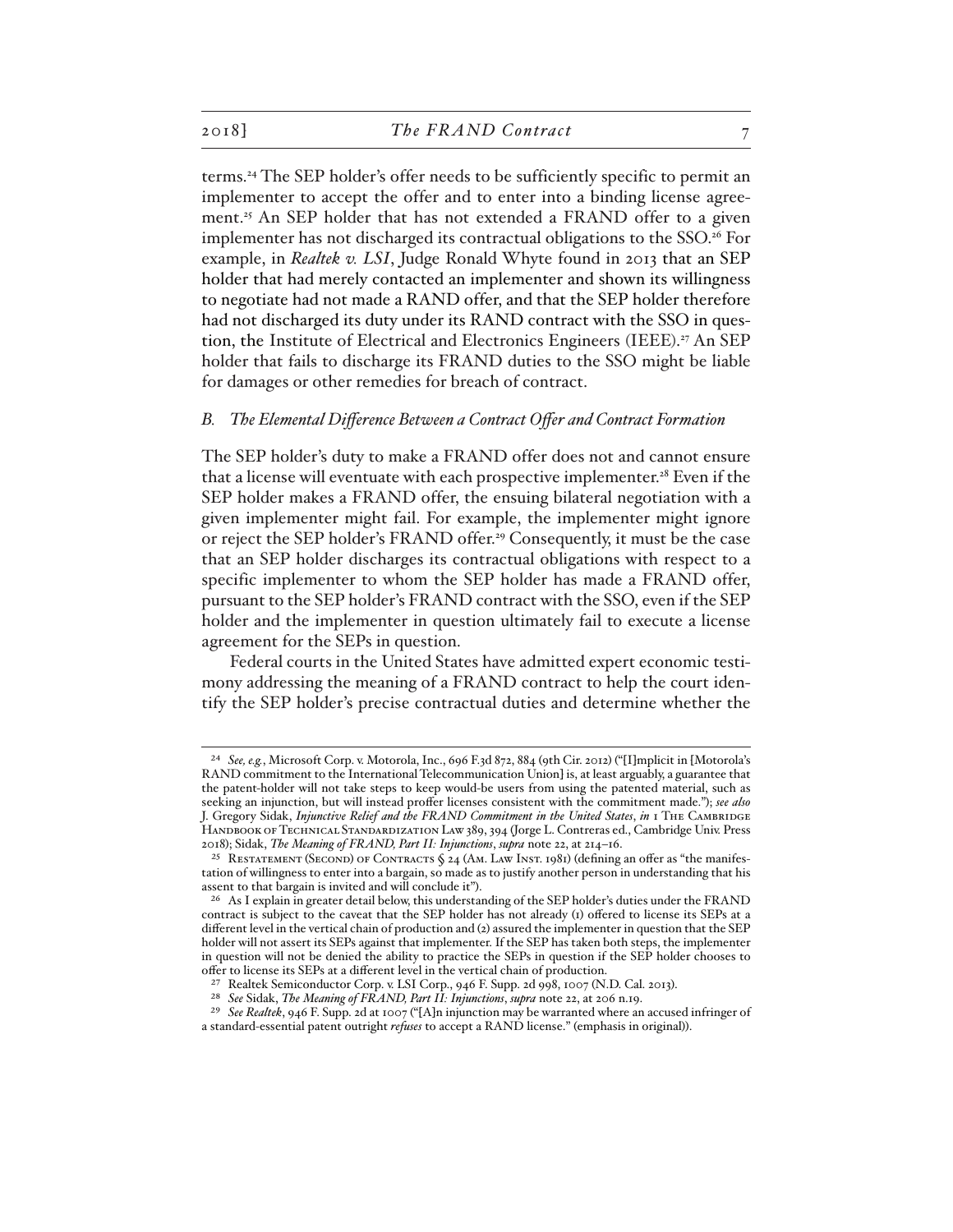SEP holder has discharged those duties.<sup>30</sup> Courts in other jurisdictions (such as the UK Patents Court in *Unwired Planet*) have similarly relied on expert economic opinion when interpreting the possible meanings of specific components of the FRAND contract.31 Given this receptivity of judges to hear expert economic testimony that might assist the court's legal interpretation of the FRAND contract and the fact finder's weighing of the evidence, it is disappointing to observe, in my experience, that some highly credentialed scholars who appear as expert economic witnesses in FRAND litigations or arbitrations misunderstand (or feign ignorance of) the elementary distinction between a contract offer and contract formation.

The most charitable interpretation of this phenomenon is that the prestigious law firm that has retained such a scholar has negligently failed to give rudimentary instructions on the applicable legal principles within which the expert witness must frame an economic opinion if it is to be relevant in an evidentiary sense to the question that the finder of fact must decide<sup>32</sup> $-$ as well as being not prejudicial, confusing, or misleading.<sup>33</sup> Once counsel have incorrectly instructed—or once counsel have failed to instruct or correct the expert witness on the relevant law, the expert economic witness blithely ignores, or feigns ignorance of, the fundamental distinction between contract formation and a mere offer to enter into a contract. One might then observe the spectacle of the holder of an endowed professorship at a major research university opining under oath that no difference exists between a FRAND offer and an executed FRAND contract—such that a tribunal really should construe the SEP holder's duty to the SSO under the FRAND contract as a duty to ensure successful contract formation in the subsequent bilateral negotiation between the SEP holder and the implementer.

<sup>30</sup> *See, e.g.*, TCL Commc'ns Tech. Holdings, Ltd. v. Telefonaktiebolaget LM Ericsson, No. 14-341, 2017 WL 6611635, slip op. at \*55 (C.D. Cal. Dec. 17, 2017) (Selna, J.) ("Testifying as an economics expert rather than an expert on French law, Dr. [David] Teece testified that FRAND is not violated if there is a 'smidgen' of a difference in rates between similarly-situated companies."), *appeal docketed*, No. 18-1363 (Fed. Cir. Jan. 2, 2018); Microsoft Corp. v. Motorola, Inc., No. C10-1823, 2013 WL 2111217, at \*12 (W.D. Wash. Apr. 15, 2013) (Robart, J.) ("From an economic perspective, a RAND commitment should be interpreted to limit a patent holder to a reasonable royalty on the economic value of its patented technology itself, apart from the value associated with incorporation of the patented technology into the standard. Motorola's expert, Dr. [Richard] Schmalensee, agreed that if a company makes a RAND commitment, it is entitled only 'to some ill-defined measure [of] return on the value of the [patented] property, but you are not entitled to the incremental value that you get because you are part of the standard.'" (internal citations omitted)); *see also* Metaswitch Networks Ltd. v. Genband U.S. LLC, No. 2:14-CV-00744, 2016 WL 874775, at \*2 (E.D. Tex. Mar. 7, 2016) (Payne, M.J.) (denying the defendant's motion to strike certain opinions regarding FRAND as "improper legal testimony by an economic expert 'as to the metes and bounds of the contracts at issue,'" reasoning that it was proper for the expert to "analyze the scope and nature of the alleged FRAND commitment and to give his opinions about its economic effect").

<sup>31</sup> *See* Unwired Planet Int'l Ltd. v. Huawei Techs. Co., [2017] EWHC (Pat) 711 [496] (Birss, J.) (Eng.) (relying on the testimony of economic experts to determine the meaning of the nondiscrimination component of the FRAND contract between an SEP holder and ETSI).

<sup>32</sup> *See* Fed. R. Evid. 402.

<sup>33</sup> *See id.* 403.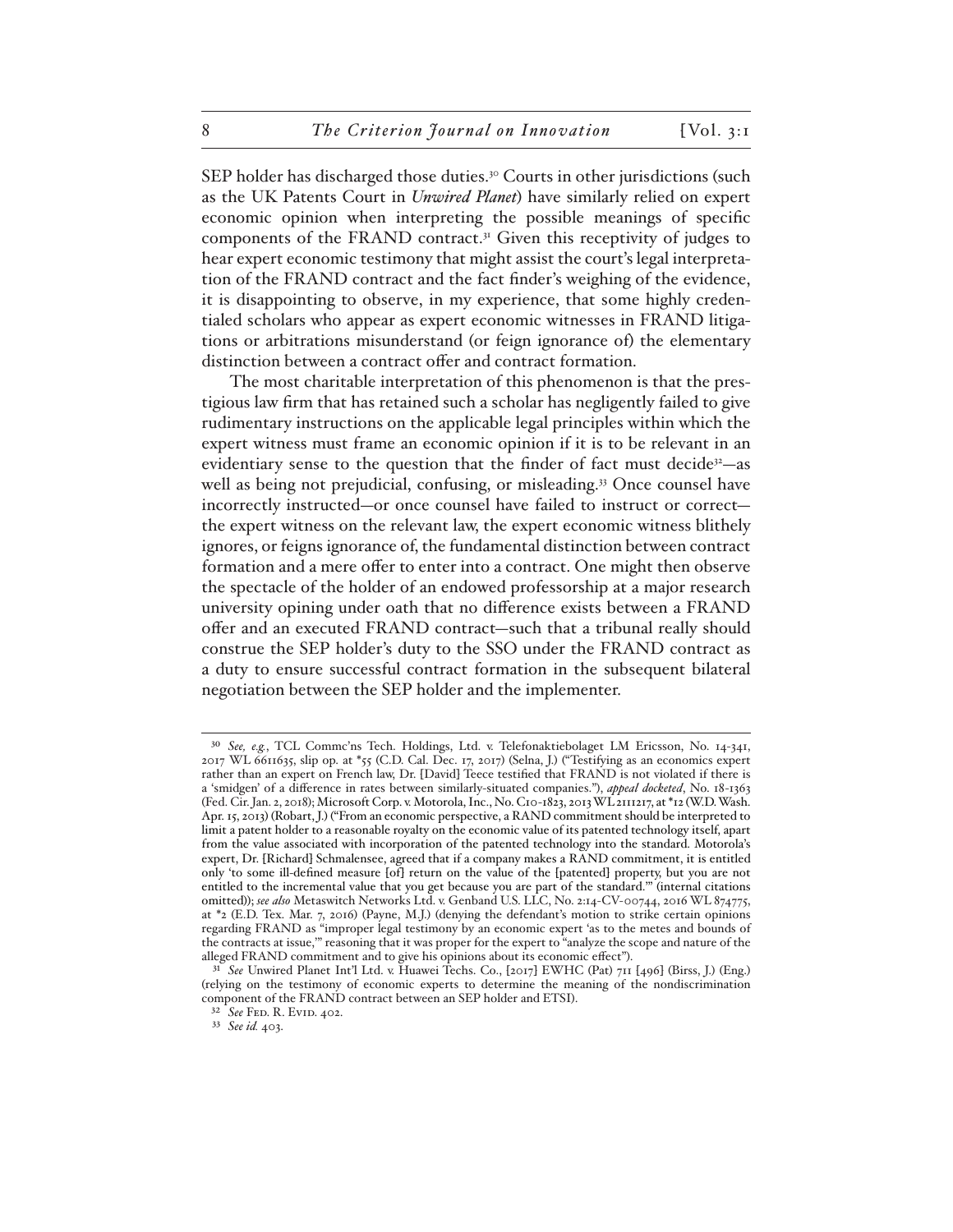Of course, the falsity of that conclusion would be obvious to any firstyear law student, as well as any economist who studies contract theory or bargaining. This kind of sophistry invites an experienced judge to ask several questions. Is the expert economic witness who espouses this opinion too lazy to invest the time to discern, at a novice's level of sophistication, the legal principles relevant to answering the pertinent factual question actually presented, so that the expert witness can frame his or her economic opinions in the manner that most helps the finder of fact discern the truth? Or does the expert economic witness tacitly hold the condescending view that legal distinctions are insignificant details that do not rise to being relevant considerations that properly inform an intellectually rigorous economic analysis, even when that analysis has been undertaken specifically for the purpose of assisting the court's resolution of a consequential legal dispute? Or is the expert economic witness simply trifling with the court, playing dumb so as to abet a trial strategy of obfuscation? Regardless of whether the expert economic witness can genuinely profess ignorance of the elements of U.S. contract law, plainly the eminent law firm that retained him or her cannot. A law firm that cannot see clear to instruct its expert economic witness to avoid conflating contract formation and a mere contract offer proffers, at least negligently, testimony that is fallacious, specious, and mendacious.<sup>34</sup>

<sup>&</sup>lt;sup>34</sup> One encounters patronizing economic opinions of this kind in high-stakes disputes, often propelled by disruptive technological change, that present courts with questions of first impression. For example, soon after Congress enacted the Telecommunications Act of 1996, the chief economist of the Federal Communications Commission (FCC) convened a public conference to invite comment on the FCC's proposed economic methodology for setting regulated prices for mandatory access to the unbundled network elements of incumbent local exchange carriers. *See* Transcript of Videotaped Presentation on Economic Costs for Interconnection, Economics of Interconnection Panel Discussion Forum, Federal Communications Commission, CC Dkt. No. 96-98 (May 20, 1996), http://www.fcc.gov/Reports/intercon\_ forum.wp [hereinafter FCC Economics of Interconnection Panel Discussion Forum]. From the audience, I asked how the Takings Clause of the Fifth Amendment to the Constitution, which requires the payment of just compensation for the government's confiscation of private property for a public purpose, might constrain the FCC's proposed economic model, as both lawyers and economists at the time were already actively studying this question on behalf of the companies that would be subject to whatever rule the FCC ultimately promulgated. See id. at 152-58; see also J. GREGORY SIDAK & DANIEL F. SPULBER, DEREGulatory Takings and the Regulatory Contract: The Competitive Transformation of Network Industries in the United States (Cambridge Univ. Press 1997); Jerry A. Hausman & J. Gregory Sidak, *A Consumer-Welfare Approach to Mandatory Unbundling of Telecommunications Networks*, 109 Yale L.J. 417 (1999). The moderator (a distinguished economic theorist on leave from a major research university) answered that my question was a legal one and therefore outside the scope of the discussion. *See* FCC Economics of Interconnection Panel Discussion Forum, *supra*, at 153. Three months later, the FCC released its pricing regulations, which the FCC's chairman later admitted in his memoir intentionally favored access seekers. *See* Reed E. Hundt, You Say You Want a Revolution: A Study of Information Age Politics 154 (Yale Univ. Press 2000). Soon, the incumbent carriers challenged the pricing rules as an unconstitutional taking of their private property without just compensation. Years of litigation followed, including multiple decisions by the Supreme Court, which the incumbents generally lost. *See* J. Gregory Sidak, *The Failure of Good Intentions: The WorldCom Fraud and the Collapse of American Telecommunications After Deregulation*, 20 Yale J. on Reg. 207, 215, 217 (2003) (discussing, seven years into the process, the repeated Supreme Court decisions on takings and other grounds concerning the FCC's 1996 pricing regulations for unbundled network elements). By 2007, the same economic theorist had moved on to becoming a seminal contributor to the literature on the patent-holdup conjecture.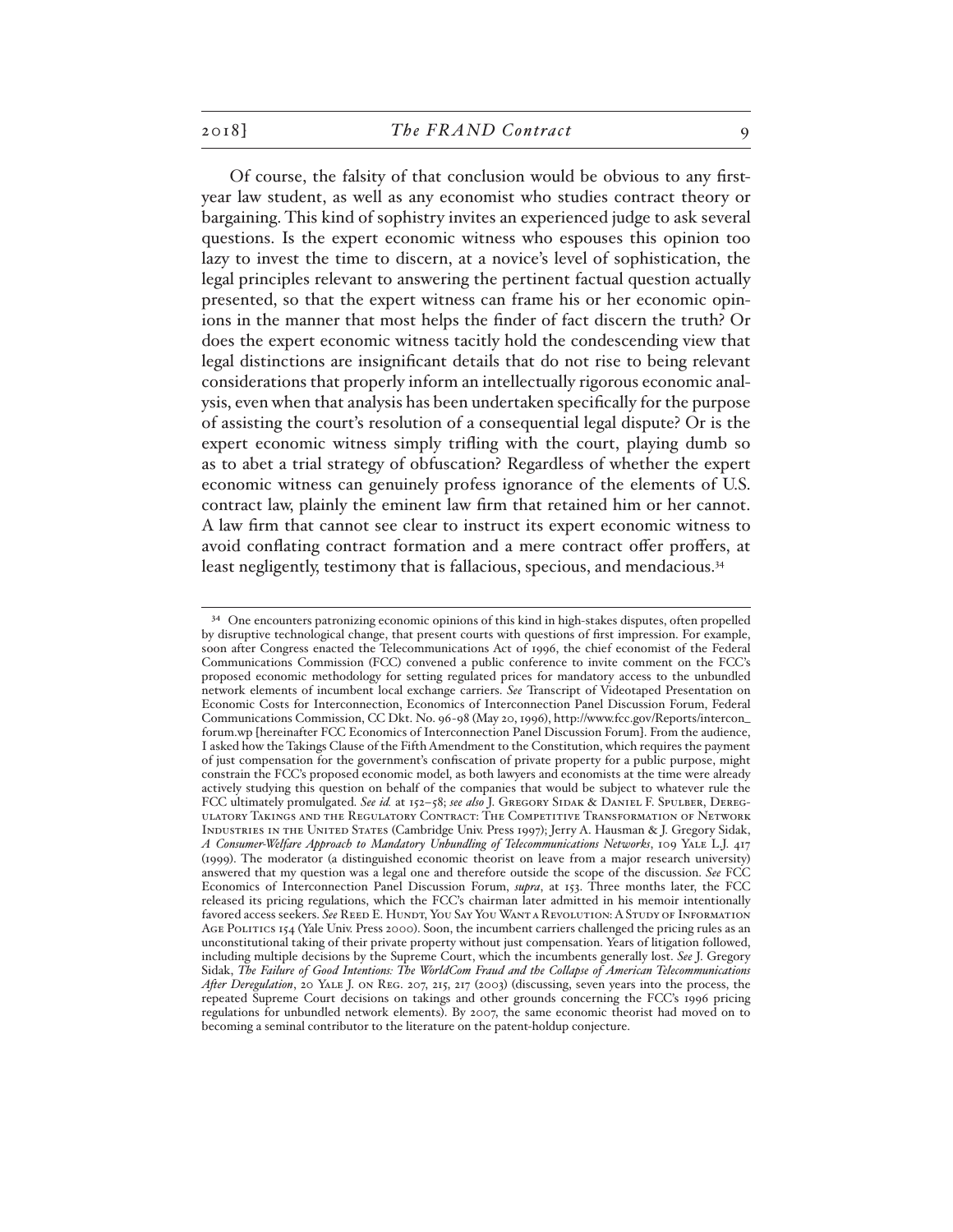Let us return from this digression on expert economic witnesses to the larger question at hand—the legal and economic analysis of the FRAND contract and of the subsequent formation of a separate bilateral contract, between a specific implementer and the SEP holder, to license its SEPs to that particular implementer on FRAND terms. If the SEP holder has made a legitimately FRAND offer to that particular implementer, then the SEP holder has fully discharged its duty to that implementer *arising from the SEP holder's FRAND contract with the SSO*. In particular, if the implementer has rejected a legitimately FRAND offer, then the SEP holder has no duty to continue negotiating license terms with that implementer; it necessarily follows that the SEP holder has no duty to make additional offers *on FRAND terms*. 35 As I will explain in greater detail in Part III, herein lies a fundamental difference between the understanding of the FRAND contract under U.S. law (and presumably also English common law) and the understanding in other jurisdictions that the FRAND negotiation between the SEP holder and a given implementer is or should be a multi-round tennis match of offers and counteroffers.

Under U.S. contract law, of course, the SEP holder is still free as a commercial matter to continue negotiating a license for its SEPs after having discharged its contractual obligation to the SSO under the FRAND contract. The SEP holder will typically do so if its objective is indeed to profit by licensing its SEPs. (And that objective of the SEP holder is plainly the more reasonable presumption for the finder of fact to hold in any industry—including smartphones and other mobile electronic devices—in which there is asymmetry among firms in the extent of vertical integration between research and licensing on the one hand and implementation and fabrication on the other.) Nonetheless, after the presentation of a legitimately FRAND offer, any further bilateral negotiation occurs at the SEP holder's discretion and is no longer compelled by the FRAND contract into which the SEP holder entered with the SSO. After the SEP holder has discharged its obligations under the FRAND contract, it reacquires, with respect to the specific implementer in question, the right to exclude and hence "the option to say no."36

<sup>35</sup> *See* Sidak, *A FRAND Contract's Intended Third-Party Beneficiary*, *supra* note 23, at 1008 ("The primary way in which an implementer can terminate its power of acceptance is by explicitly rejecting a FRAND offer.").

<sup>&</sup>lt;sup>36</sup> For an explanation of the economic value of the SEP holder's option to exclude use by unauthorized implementers, see F. Scott Kieff & Anne Layne-Farrar, *Incentive Effects from Different Approaches to Holdup Mitigation Surrounding Patent Remedies and Standard-Setting Organizations*, 9 J. COMPETITION L. & ECON. 1091, 1122 (2013).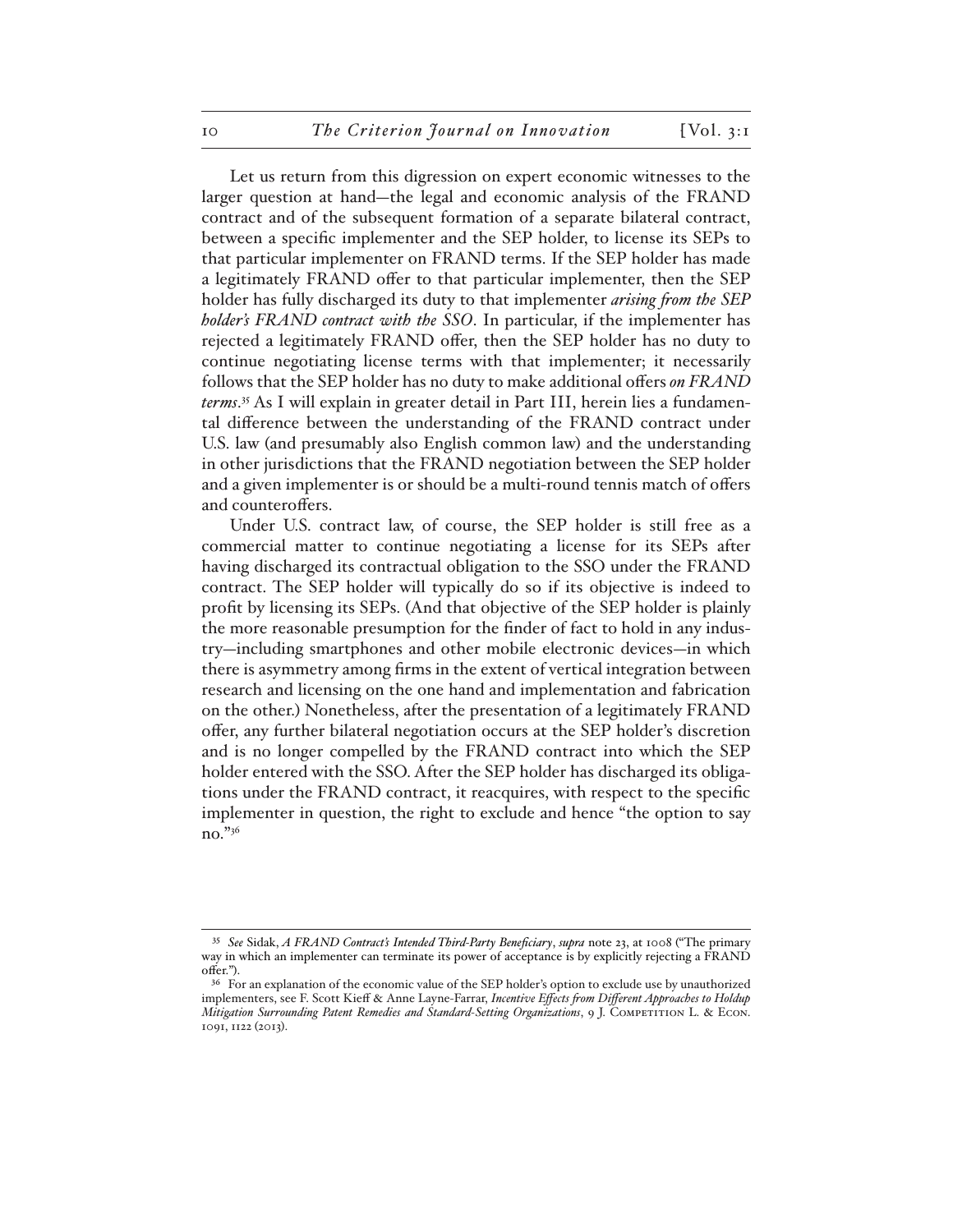# *C. The SEP Holder's Freedom to Choose Where, Within the Vertical Chain of Production, to Offer to License Its SEPs*

Despite having a duty to offer to license its SEPs on FRAND terms, an SEP holder may refuse to extend an offer to an upstream implementer (for example, to a chip manufacturer) if the SEP holder instead offers to license its SEPs at the downstream level (for example, to a mobile device manufacturer or even a network operator).<sup>37</sup> This distinction fuels the current "license to all" debate occurring in connection with the development of the  $5<sub>G</sub>$  standard and the Internet of Things.<sup>38</sup>

As a general rule under U.S. patent law, a patent holder has the statutory right to decide at which level to license its patents. The patent holder possesses the absolute right to refuse to license;<sup>39</sup> consequently, if he chooses to license his patents at all, the patent holder has complete discretion to decide where within the vertical chain of production he will so license.40 A typical FRAND contract between the SEP holder and the SSO says nothing about constraining that right granted the SEP holder by the Patent Act.

At the same time, the SEP holder has compelling reasons for choosing to license its SEPs at a particular level within the supply chain, for that choice

40 One finds a similar syllogism concerning the absence of a monopolist's duty to deal (and the price that a monopolist may charge if it voluntarily chooses to deal) in the Supreme Court's decision in *linkLine*:

[A] firm with no duty to deal in the wholesale market has no obligation to deal under terms and conditions favorable to its competitors. If AT&T had simply stopped providing DSL transport service to the plaintiffs, it would not have run afoul of the Sherman Act. Under these circumstances, AT&T was not required to offer this service at the wholesale prices the plaintiffs would have preferred.

Pacific Bell Tel. Co. v. linkLine Commc'ns, Inc., 555 U.S. 438, 450-51 (2009). The Court further held: "If there is no duty to deal at the wholesale level and no predatory pricing at the retail level, then a firm is certainly not required to price *both* of these services in a manner that preserves its rivals' profit margins." *Id*. at 452 (emphasis in original).

<sup>37</sup> *See* Sidak, *The Meaning of FRAND, Part II: Injunctions*, *supra* note 22, at 214–15.

<sup>38</sup> *See, e.g.*, Bertram Huber, Why the ETSI IPR Policy Does Not and Has Never Required Compulsory "License to All": A Rebuttal to Karl Heinz Rosenbrock 2 (Sept. 20, 2017) (unpublished manuscript), https://papers.ssrn.com/sol3/papers.cfm?abstract\_id=3038447 ("ETSI has never compelled essential IPR owners to grant licenses to any company that requests one, or to grant licenses at the component level of the mobile telecommunications ecosystem.").

<sup>39</sup> See 35 U.S.C. § 271(a) ("Except as otherwise provided in this title, whoever without authority makes, uses, offers to sell, or sells any patented invention, within the United States or imports into the United States any patented invention during the term of the patent therefor, infringes the patent."); id. § 271(d) ("No patent owner otherwise entitled to relief for infringement . . . of a patent shall be denied relief or deemed guilty of misuse or illegal extension of the patent right by reason of his having . . . refused to license or use any rights to the patent."); *see also* Intergraph Corp. v. Intel Corp., 195 F.3d 1346, 1363 (Fed. Cir. 1999) ("[T]he owner of proprietary information has no obligation to provide it, whether to a competitor, customer, or supplier."); United States v. Studiengesellschaft Kohle, m.b.H., 670 F.2d 1122, 1127 (D.C. Cir. 1981) ("The essential rights of a patentee may be briefly summarized. A patentee has the right to exclude others from profiting from the patented invention. This includes the right to suppress the invention while continuing to prevent all others from using it, to license others, or to refuse to license, and to charge such royalty as the leverage of the patent monopoly permits." (internal citations omitted)).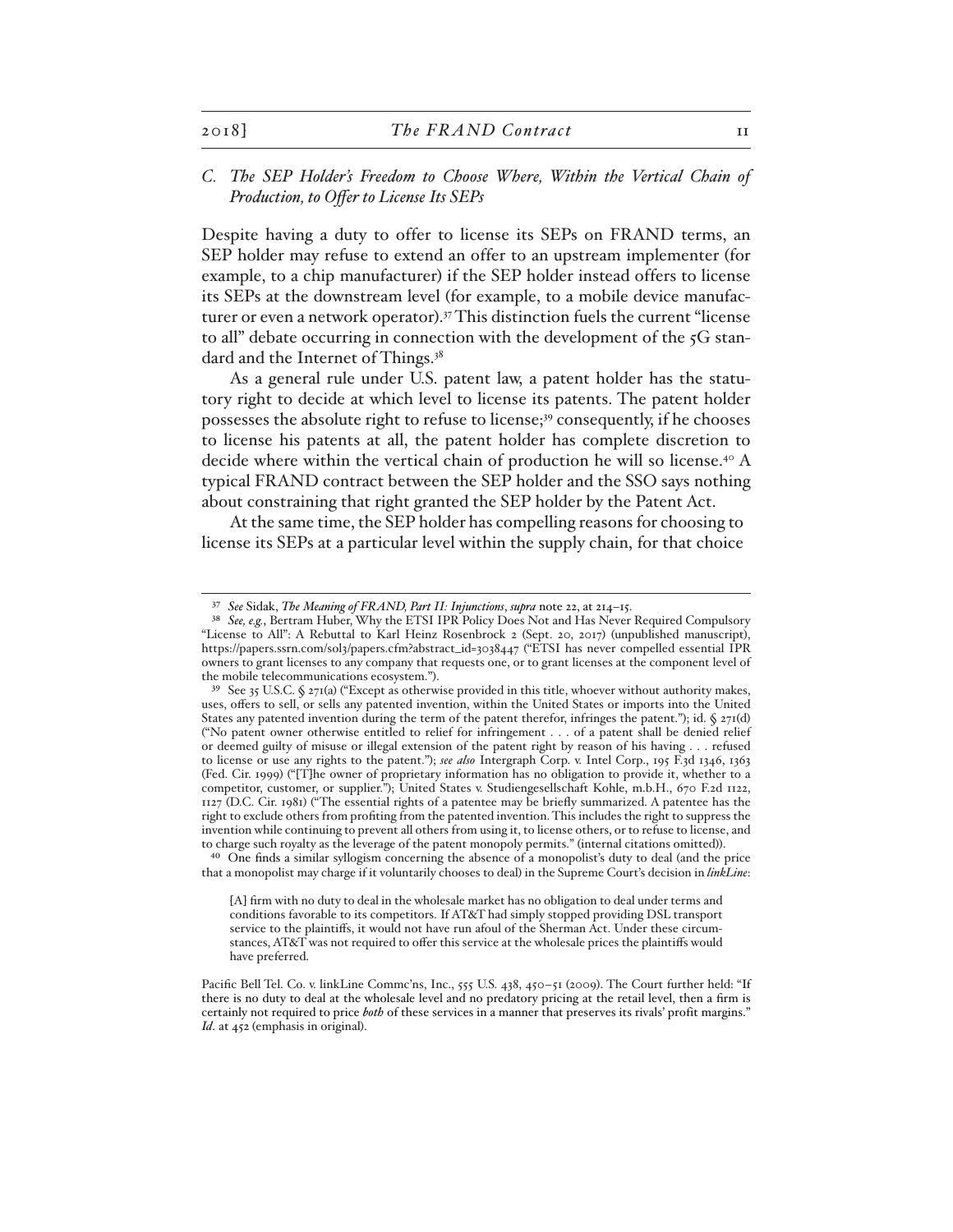can significantly reduce the transaction costs of patent licensing.41 In turn, the SEP holder's use of the most efficient method of structuring licensing transactions can hasten the standard's successful implementation in products sold to end consumers, which benefits the public interest. Suppose that the SEP holder holds a large portfolio of SEPs for the 4G cellular communications standard. Suppose further that the portfolio might cover standardized technologies practiced outside the particular component that enables 4G cellular connectivity in a mobile electronic device (a component called a baseband processor modem). In that case, the SEP holder's decision to license its portfolio of SEPs at the device level obviates the SEP holder's execution of license agreements with multiple component manufacturers at multiple levels in the supply chain. That reduction in the number and scope of necessary negotiations reduces the SEP holder's overall transaction costs of licensing its portfolio of SEPs.

In contrast, licensing at multiple levels in the supply chain would increase the SEP holder's monitoring costs, because royalties might vary on the basis of whether a manufacturer included in its mobile devices inputs from a licensed supplier or an unlicensed supplier.42 Forcing the SEP holder to offer to license at a particular level of the supply chain (for example, at the component level of a mobile device) would inject into the licensing process unnecessary and costly calculations that are irrelevant to the successful implementation of the standard, particularly for SEP holders that are vertically integrated into the manufacturing of components for standard-compliant products. For example, if the SEP holder were compelled to offer to license its SEPs to component manufacturers, the SEP holder would need to determine separately the value of its SEPs practiced *inside* the component being licensed and the value of its SEPs practiced *outside* that specific component. That valuation exercise would be costly because the SEP holder would need to find a way to segregate the patents in its SEP portfolio (and even the individual claims in each patent in its SEP portfolio) according to where they are practiced in the supply chain; then, the SEP holder would need to

<sup>41</sup> A similar efficiency rationale explains the SEP holder's choice of a royalty base, if it chooses to structure the FRAND royalty on an *ad valorem* basis, rather than a lump-sum or per-unit basis. *See*  J. Gregory Sidak, *The Proper Royalty Base for Patent Damages*, 10 J. COMPETITION L. & ECON. 989 (2014). The industry norm in the licensing of SEPs for mobile communication technology is to use the value of the downstream product (the smartphone or other mobile electronic device) as the royalty base, because, from an economic perspective, this norm "most plausibly has evolved and persisted not by happenstance, but because it embodies more efficient aspects of contracting than any other alternative that informed parties have considered." *Id.* at 997.

<sup>42</sup> Anne Layne-Farrar defines an SEP holder's monitoring costs as its "costs to ensure that licensees report sales properly for royalty payment calculations." Anne Layne-Farrar, *Nondiscriminatory Pricing: Is Standard Setting Different?*, 6 J. COMPETITION L. & ECON. 811, 815 (2010); see also id. at 831 ("To the extent that licensing costs differ across licensees, say, because one entity's use of the IP is more difficult to monitor, the IP holder would also be well suited to describe those as justifying the different licensing terms.").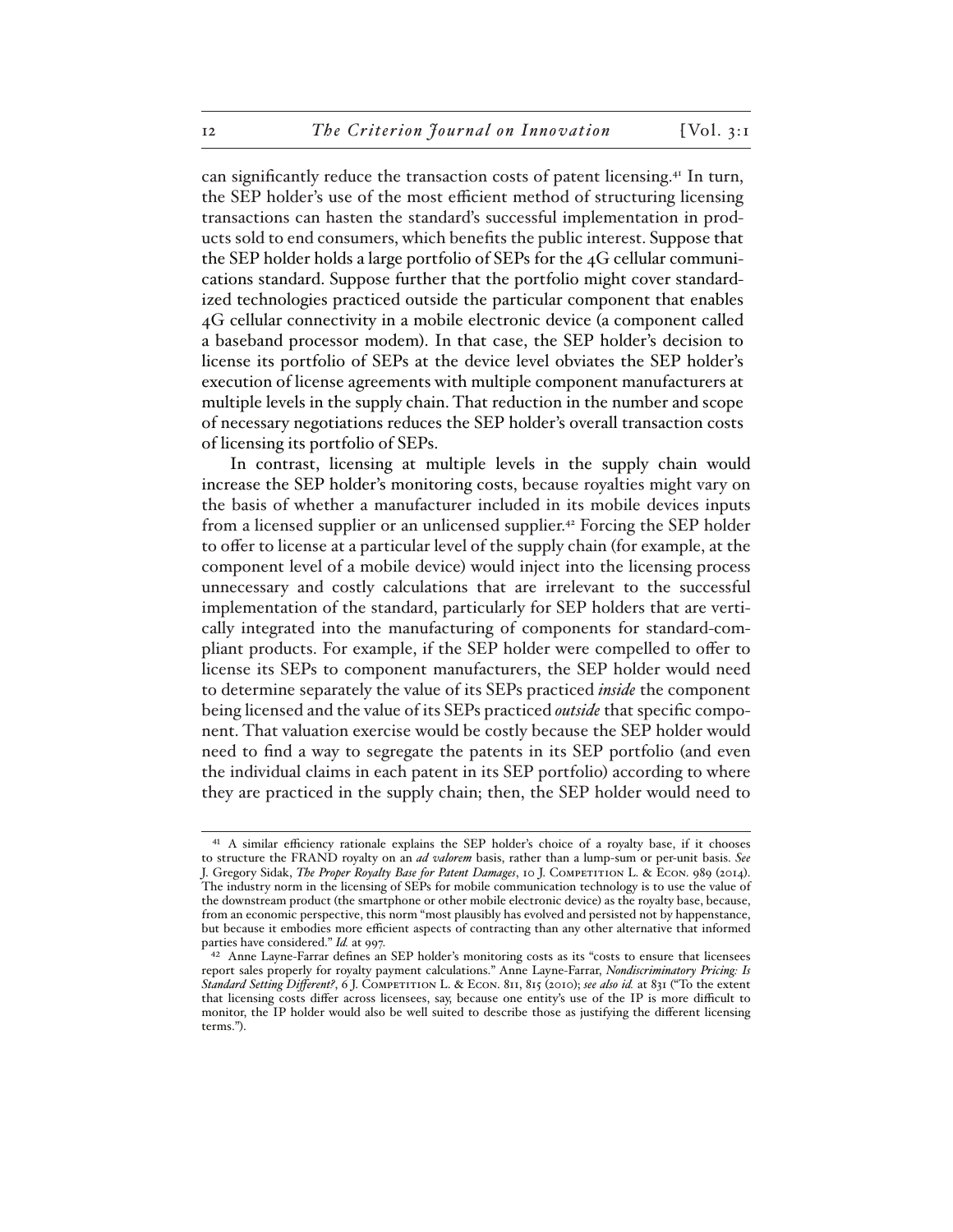calculate the value of each subcategory of patents separately. However, that exercise is unnecessary: the SEP holder's offer to license its SEPs at the device level (and simultaneously its representation that it will not assert its patents against component suppliers) entails lower transaction costs because it obviates those costly and data-intensive calculations.

#### *D. Must the SEP Holder's Initial Offer to License an SEP Be FRAND?*

A difference of opinion exists over whether the SEP holder's initial offer to an implementer must be FRAND. To date, this question has focused solely on the level of the royalty that the SEP holder asks (as opposed to non-price terms or conditions of the FRAND offer). Consequently, for purposes of this article, I focus solely on the level of the royalty when discussing whether an initial offer is FRAND.

Judge James Robart said in 2012 in *Microsoft v. Motorola* that the SEP holder's initial offer need not be RAND; it is only necessary, in his view, that the negotiation result in the SEP holder's eventually making a legitimately RAND offer.43 In *TCL v. Ericsson*, Judge James Selna similarly said in 2017 that "[t]he FRAND commitment does not require each offer and counter-offer exchanged during the course of negotiations to be FRAND."44 Rather, he said, the SEP holder "need only be prepared to offer FRAND terms."45 Therefore, evidence that the SEP holder's initial offer exceeds the range of legitimately FRAND (or RAND) royalties is insufficient in the view of both Judge Robart and Judge Selna to establish that the SEP holder has breached its FRAND (or RAND) contract.

In prior writings, I have disagreed with this interpretation of the SEP holder's FRAND obligation.<sup>46</sup> After further thought, I continue to disagree. This interpretation invites the SEP holder and the implementer to waste time for strategic bargaining reasons, without regard to how their dilatory behavior might harm the public interest. I have argued instead that time is of the essence in the implementation of a standard. The SSO should be far from agnostic as to how long the SEP holder and the implementer take to achieve contract formation in the licensing of SEPs. Consequently, I have argued, the SEP holder should not make an opening offer that is not legitimately FRAND. To do so is to waste time, and to waste time in the introduction of an entirely new generation of products featuring standard-dependent technological

<sup>43</sup> Microsoft Corp. v. Motorola, Inc., 864 F. Supp. 2d 1023, 1038 (W.D. Wash. 2012) ("[U]nder Motorola's agreements with the IEEE and the ITU, Motorola need not make initial offers on RAND terms.").

<sup>44</sup> TCL Commc'ns Tech. Holdings, Ltd. v. Telefonaktiebolaget LM Ericsson, No. 14-341, 2017 WL 6611635, slip op. at \*56 (C.D. Cal. Dec. 17, 2017) (Selna, J.), *appeal docketed*, No. 18-1363 (Fed. Cir. Jan. 2, 2018).

<sup>45</sup> *Id.*

<sup>46</sup> *See, e.g.*, Sidak, *The Meaning of FRAND, Part II: Injunctions*, *supra* note 22, at 243.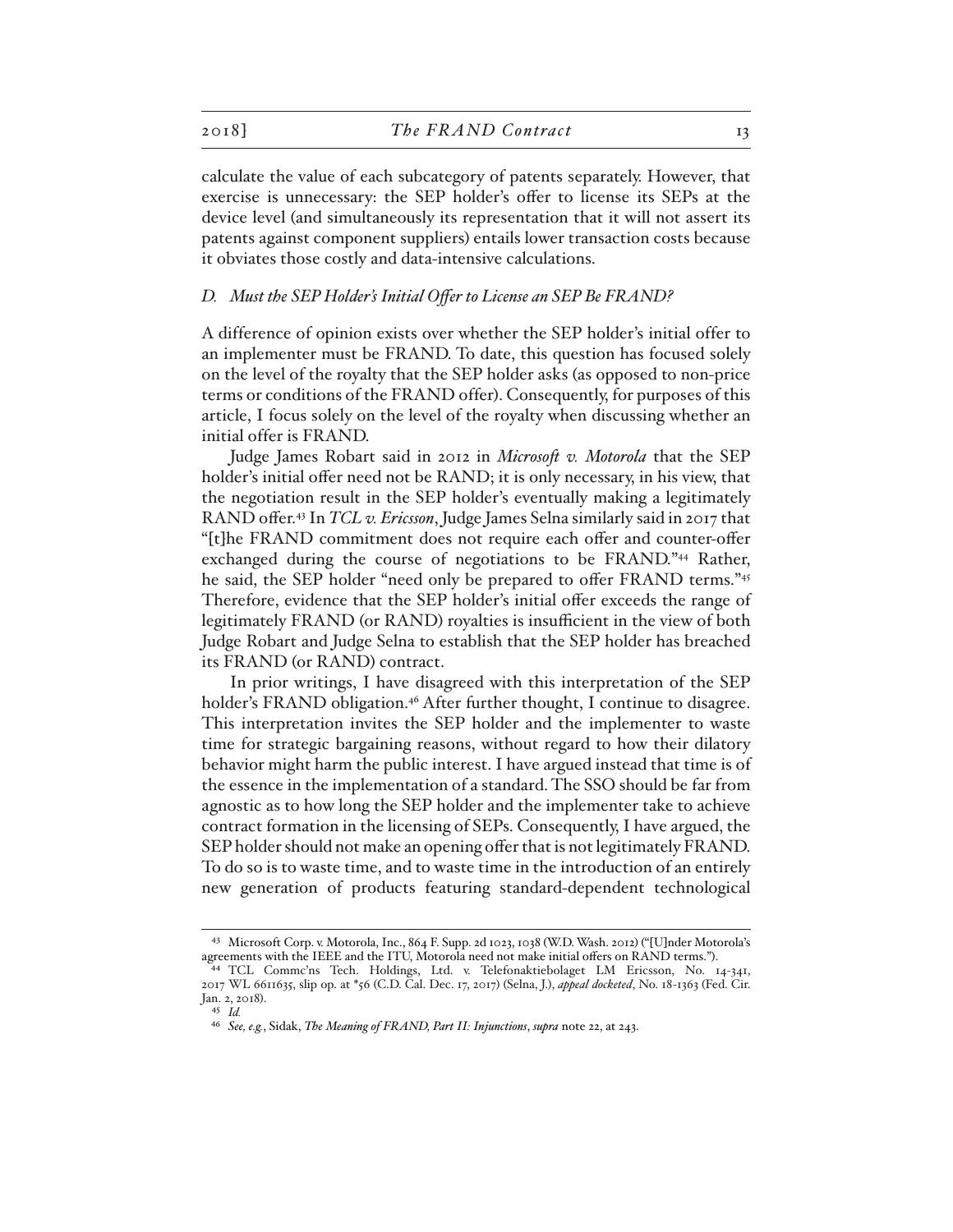innovations is to harm the public interest by sacrificing consumer surplus irreparably.47 Put differently, the SEP holder's FRAND contract with the SSO obliges the SEP holder to make only a single offer to the implementer, but that first and only required offer must be legitimately FRAND. If the SEP holder fails to do so, it breaches its FRAND contract with the SSO; if the SEP holder does make a legitimately FRAND offer, then the SEP holder has discharged its duty under its FRAND contract with the SSO; if the implementer does not accept that legitimately FRAND offer, the FRAND contract does not control any further bilateral negotiations that might transpire between the SEP holder and the implementer.

A second rationale reinforces my opinion that an SEP holder's initial offer should be legitimately FRAND. Unlike the first reason, which is normative and principally economic, the second rationale has the advantage of being rooted in positive legal principles of contract law. If the SEP holder does not have a duty to offer the implementer a legitimately FRAND offer from the outset, the respective rights and obligations of the SEP holder and the implementer become murky. For example, if courts permit the SEP holder to make an initial offer that exceeds the legitimately FRAND range, it is unclear whether those two parties are still governed by the contractual provisions and implications of the SEP holder's FRAND contract with the SSO; it is also uncertain when the SEP holder and the implementer would revert in their negotiation to the statutory default rules of the Patent Act (and other relevant statutes, including section 337 of the Tariff Act of 1930). This uncertainty generates cost and delay in the licensing of SEPs. That uncertainty compromises the objectives of the SSO and diminishes the present value of the consumer surplus and the producer surplus that the standard can create. In these respects, this second rationale for requiring the SEP holder to make an initial offer that is legitimately FRAND also advances economic efficiency, even though it rests on the legal rationale of construing a legal text in a manner to avoid ambiguity.

In particular, if the SEP holder does not make an initial offer that is legitimately FRAND, it invites the response that it has not discharged its contractual obligation to the SSO to offer to license its SEPs on FRAND terms, such that a counteroffer made by the implementer will not constitute rejection of a legitimately FRAND offer and therefore will not terminate the implementer's power to accept a legitimately FRAND offer as a third-party beneficiary of the SEP holder's FRAND contract with the SSO.

Of course, one can expect the implementer in this situation always to argue that *its* counteroffer to the SEP holder's initial offer is legitimately FRAND and must be accepted by the SEP holder so as to form the terms

<sup>47</sup> *See* J. Gregory Sidak, *Irreparable Harm from Patent Infringement*, 2 Criterion J. on Innovation 1 (2017); J. Gregory Sidak, *Is Harm Ever Irreparable*?, 2 CRITERION J. ON INNOVATION 7 (2017).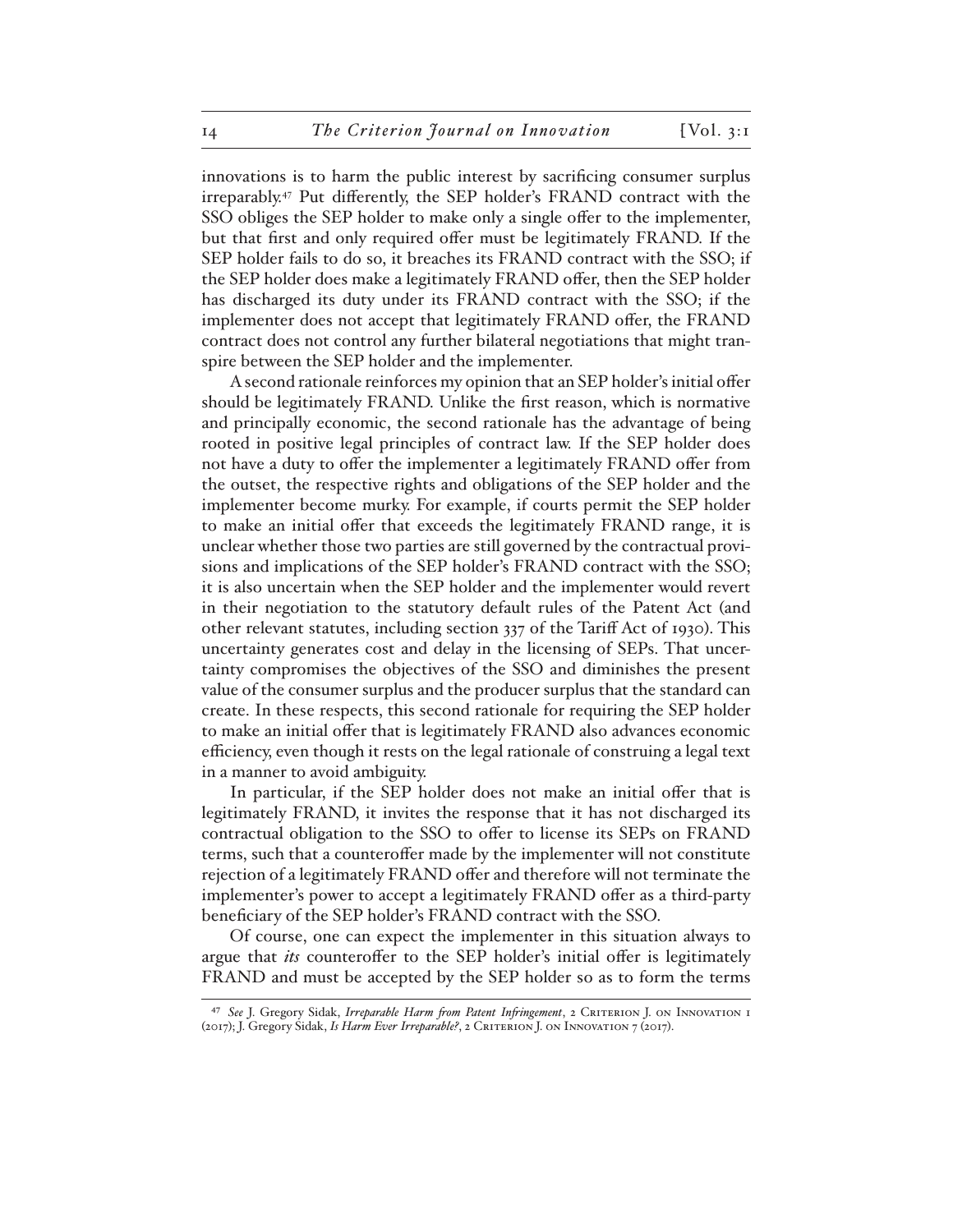of an executed FRAND license. However, as construed under U.S. contract law principles, the SEP holder's FRAND contract with the SSO does not address counteroffers by an implementer—and for good reason. The FRAND contract between the SEP holder and its SSO is distinctly *not* a framework for refereeing a multi-round bilateral negotiation between the SEP holder and a particular implementer. To the contrary, the SEP holder's FRAND contract with the SSO serves only to catalyze the formation of a subsequent license contract between the SEP holder and an intended third-party beneficiary of the preexisting contract between the SEP holder and the SSO. The FRAND contract does so by ensuring, subject to the caveat noted above in Part I.C regarding the SEP holder's right to choose where to license within the vertical chain of production, that a willing implementer will receive from the SEP holder an offer to license its SEPs that is legitimately FRAND.

# *E. How an Implementer Can Lose Its Rights as a Third-Party Beneficiary Under the FRAND Contract*

I explain here how U.S. contract law defines the scope of the implementer's rights as an intended third-party beneficiary of the SEP holder's FRAND contract with the SSO.48 The laws of some countries might differ from U.S. contract law with respect to the rights of a third-party beneficiary.49 I do not address those differences in this article, in part because I am not undertaking a comparative-law analysis, and in part because, given the mature state of American contract law relative to the contract law of other jurisdictions that are especially affected by disputes over the FRAND licensing of SEPs, I consider it likely that an SEP holder will address any substantive differences in contract law across jurisdictions by announcing a choice-of-law election to its SSO as a standard nonprice term of its FRAND offer.

Pursuant to the SEP holder's duty to offer to license its SEPs on FRAND terms, the implementer is entitled under U.S. contract law to receive a legitimately FRAND offer from the SEP holder. An implementer that requests but does not receive a FRAND offer may enforce the SEP holder's contractual

<sup>48</sup> *See* Sidak, *A FRAND Contract's Intended Third-Party Beneficiary*, *supra* note 23, at 1007–14; *see also* Alan Schwartz & Robert E. Scott, *Third-Party Beneficiaries and Contractual Networks*, 7 J. LEGAL ANALYSIS 325, 330–34 (2015) (examining the development of contract doctrine concerning the recognition of third-party beneficiaries under U.S. law).

<sup>49</sup> *See, e.g.,* Jan Hallebeek & Harry Dondorp, Contracts for a Third-Party Beneficiary: A Historical and Comparative Account 137–58 (2008) (examining the rights of third-party beneficiaries under the contract-law regimes of France, Germany, and The Netherlands); Formation and THIRD PARTY BENEFICIARIES (Mindy Chen-Wishart, Alexander Loke & Stefan Vogenauer eds., Oxford Univ. Press 2018) (analyzing the rights of third-party beneficiaries in several Asian jurisdictions, including China, India, and Japan); *see also* Jan Hallebeek, *Contracts for a Third-Party Beneficiary: A Brief Sketch from the*  Corpus Iuris to Present-Day Civil Law, 13 FUNDAMINA 11, 31 (2017).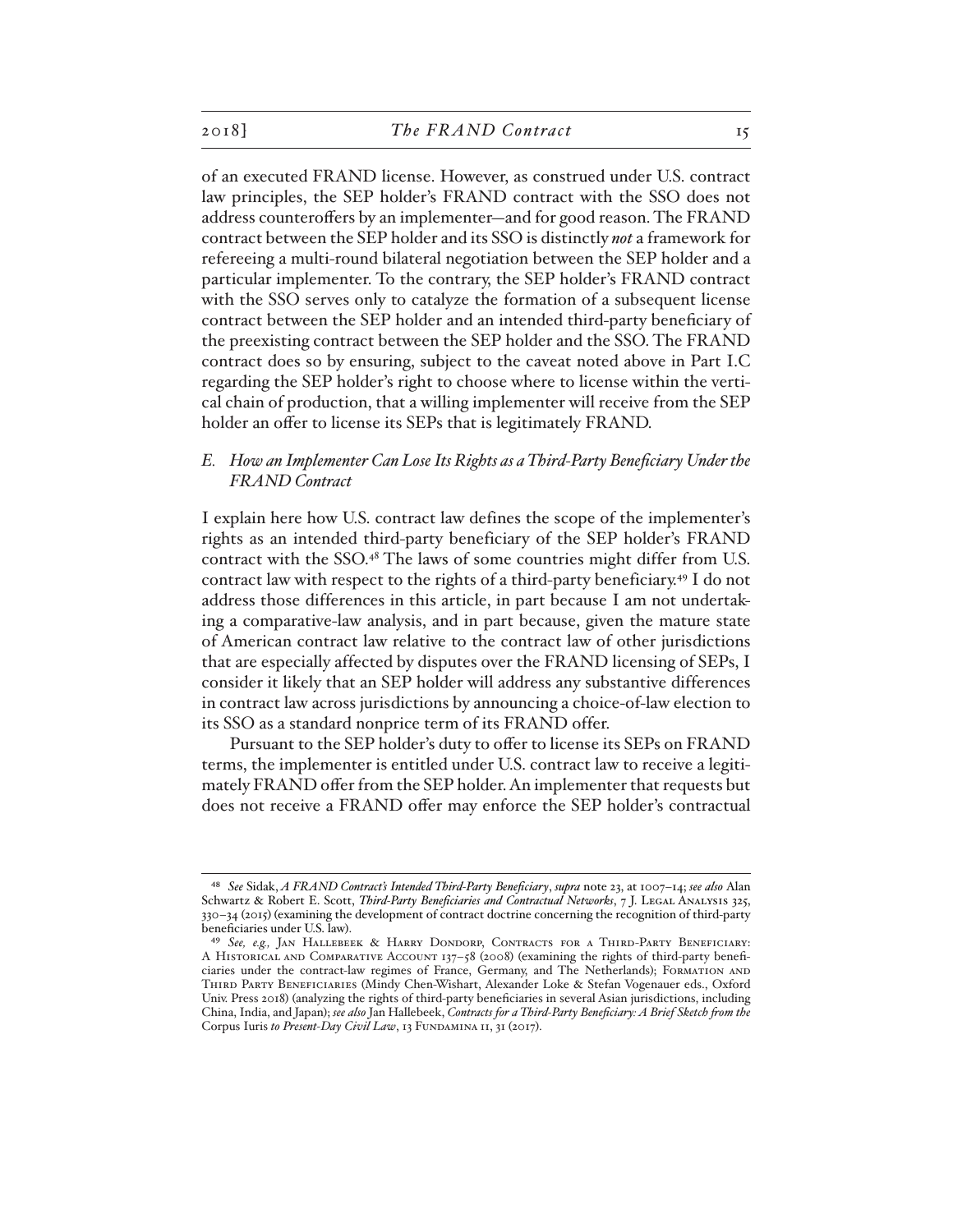obligations in court.50 Yet, an implementer may not claim rights under the SEP holder's FRAND contract with the SSO that the SEP holder never agreed to grant to the implementer.

### *1. First Principles of Contract Law*

Under U.S. contract law, the intended third-party beneficiary of a contract has no greater bundle of rights than what the parties to the contract agreed to convey to the third party.<sup>51</sup> Hence, the implementer may claim, under the SEP holder's FRAND contract with the SSO, only the rights that the SEP holder promised to the SSO to convey to an intended third-party beneficiary of the FRAND contract. For example, an implementer that claims that it has a right to obtain a license to the SEP holder's portfolio in exchange for a lump-sum royalty (rather than a running royalty) must show that the SEP holder and the SSO expressly agreed that the former would offer to license its SEPs to intended third parties in exchange for a lump-sum payment.

Because an implementer of an industry standard is not a party to the SEP holder's FRAND contract with the SSO, the implementer has no contractual duties arising from that contract. In particular, the implementer has no contractual duty to reply to the SEP holder's offer, to accept the offer within a reasonable time, or even to negotiate the terms of the license (let alone to negotiate license terms in good faith).<sup>52</sup> However, the absence of any such duty does not mean that legal consequences fail to attach to the implementer's action or inaction once it has received a legitimately FRAND offer. To the contrary, an implementer that fails to take specific steps in negotiating a FRAND license for a portfolio of SEPs can lose its power of acceptance as an intended third-party beneficiary of the SEP holder's FRAND contract with the SSO. Thereafter, the implementer may claim no further rights under that contract. One can describe this contractual principle as "extinguishment" or "repudiation" or "exhaustion" or simply "loss" of the rights of the third-party beneficiary of the SEP holder's FRAND contract with the SSO. (It bears emphasis, however, that, if one chooses to call this contractual principle "exhaustion," the concept should not be confused with the doctrine of patent exhaustion, to which it has no connection.)

<sup>50</sup> *See, e.g.*, Realtek Semiconductor Corp. v. LSI Corp., 946 F. Supp. 2d 998, 1007 (N.D. Cal. 2013) (Whyte, J.).

<sup>51</sup> *See* Sidak, *A FRAND Contract's Intended Third-Party Beneficiary*, *supra* note 23, at 1014 ("It is basic contract law that the promisor and the promisee define the scope of the rights of a third-party beneficiary." (citing Restatement (Second) of Contracts § 309 cmt. b (Am. Law Inst. 1981); 9 Joseph M. Corbin, CORBIN ON CONTRACTS § 44.7 (Matthew Bender & Co. rev. ed. 2013))).

<sup>52</sup> *See, e.g.*, Apple, Inc. v. Motorola Mobility, Inc., No. 11-CV-00178, 2012 WL 5416941, at \*11 (W.D. Wis. Oct. 29, 2012) (Crabb, J.) ("Motorola points to nothing in either the ETSI or IEEE policies to support its argument that potential licensees must negotiate for a license and make counteroffers before Motorola's obligations are triggered, and my review of the contracts reveals no provisions supporting such a requirement.").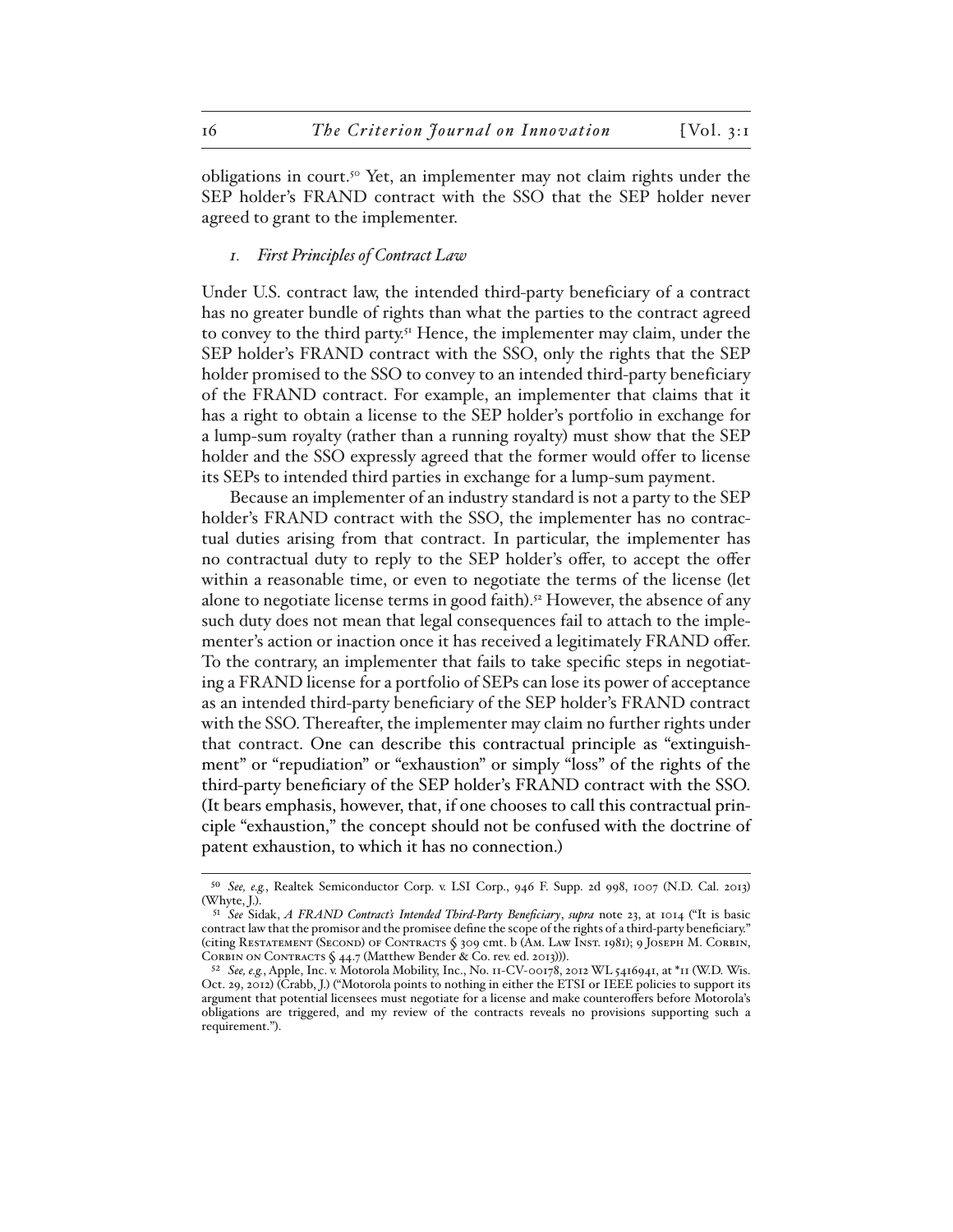According to first principles of U.S. contract law, an implementer will lose its power of acceptance if it rejects the SEP holder's legitimately FRAND offer, either explicitly or by making a counteroffer.<sup>53</sup> In addition, an implementer will lose its power of acceptance by operation of law if it fails to reply to the SEP holder's offer within a commercially reasonable period of time.<sup>54</sup> What constitutes a commercially reasonable time within which to communicate acceptance of an offer depends on industry practice,<sup>55</sup> as well as other case-specific factors, which, in an SEP licensing negotiation, could include the number of SEPs in the portfolio, the potential licensee's familiarity with the licensed technology, and the prior business relationship between the SEP holder and the potential licensee. It seems beyond debate that time is of the essence in communicating one's acceptance of a legitimately FRAND offer.<sup>56</sup>

Nonetheless, the implementer may request a revision of the offer without rejecting the SEP holder's offer and thus losing the power of acceptance. The Restatement (Second) of Contracts states that "[a] mere inquiry regarding the possibility of different terms, a request for a better offer, or a comment upon the terms of the offer, is ordinarily not a counter-offer,"<sup>57</sup> and thus the inquiry does not constitute a rejection of the offer. Therefore, the implementer may negotiate with the SEP holder in the sense that the implementer may request better terms without terminating its power to accept the original FRAND offer. A potential licensee that presents valid arguments during the negotiation might persuade the SEP holder to revise its offer. Furthermore, there is no reason that the SEP holder and the implementer cannot negotiate licensing terms *before* the SEP holder has extended an offer to license. However, if the SEP holder has already extended an offer to license a given implementer on legitimately FRAND terms, the SEP holder has no duty to accept the implementer's request for different terms or to sweeten the outstanding FRAND offer. Nothing in a typical FRAND contract between the SEP holder and the SSO obliges the SEP holder under U.S. contract law to make multiple offers within the FRAND range to a given implementer.<sup>58</sup>

In sum, although the implementer has no duties under the SEP holder's FRAND contract with the SSO, the implementer must take care to preserve

<sup>53</sup> Restatement (Second) of Contracts § 36(1)(a) (Am. Law Inst. 1981); *see also* Great Lakes Commc'n Corp. v. AT&T Corp., 124 F. Supp. 3d 824, 835–37 (N.D. Iowa 2015); Sidak, *A FRAND Contract's Intended Third-Party Beneficiary*, *supra* note 23, at 1008–09.

<sup>54</sup> Restatement (Second) of Contracts § 41(1)–(2); *cf.* Pepsi-Cola Bottling Co. v. N.L.R.B., 659 F.2d 87, 90 (8th Cir. 1981) (requiring that an offeree accept an offer "within a reasonable time").

<sup>55</sup> Restatement (Second) of Contracts § 41(1) cmt. b (Am. Law Inst. 1981); *see also* Bull Bag, LLC v. Remorques Savage, Inc., No. 3:16-CV-01735, 2017 WL 3763836, at \*7 (D. Conn. Aug. 30, 2017) ("Indeed, whether this three-month delay was reasonable is a question of fact that would require consideration of standard industry practices.").

<sup>56</sup> *See* Sidak, *A FRAND Contract's Intended Third-Party Beneficiary*, *supra* note 23, at 1014.

<sup>57</sup> Restatement (Second) of Contracts § 39 cmt. b (Am. Law Inst. 1981); *see also* Carle v. Lebeau, No. CV990496801S, 2002 WL 1573417, at \*2 (Conn. Super. Ct. June 13, 2002).

<sup>58</sup> *See* Sidak, *Is a FRAND Royalty a Point or a Range?*, *supra* note 19.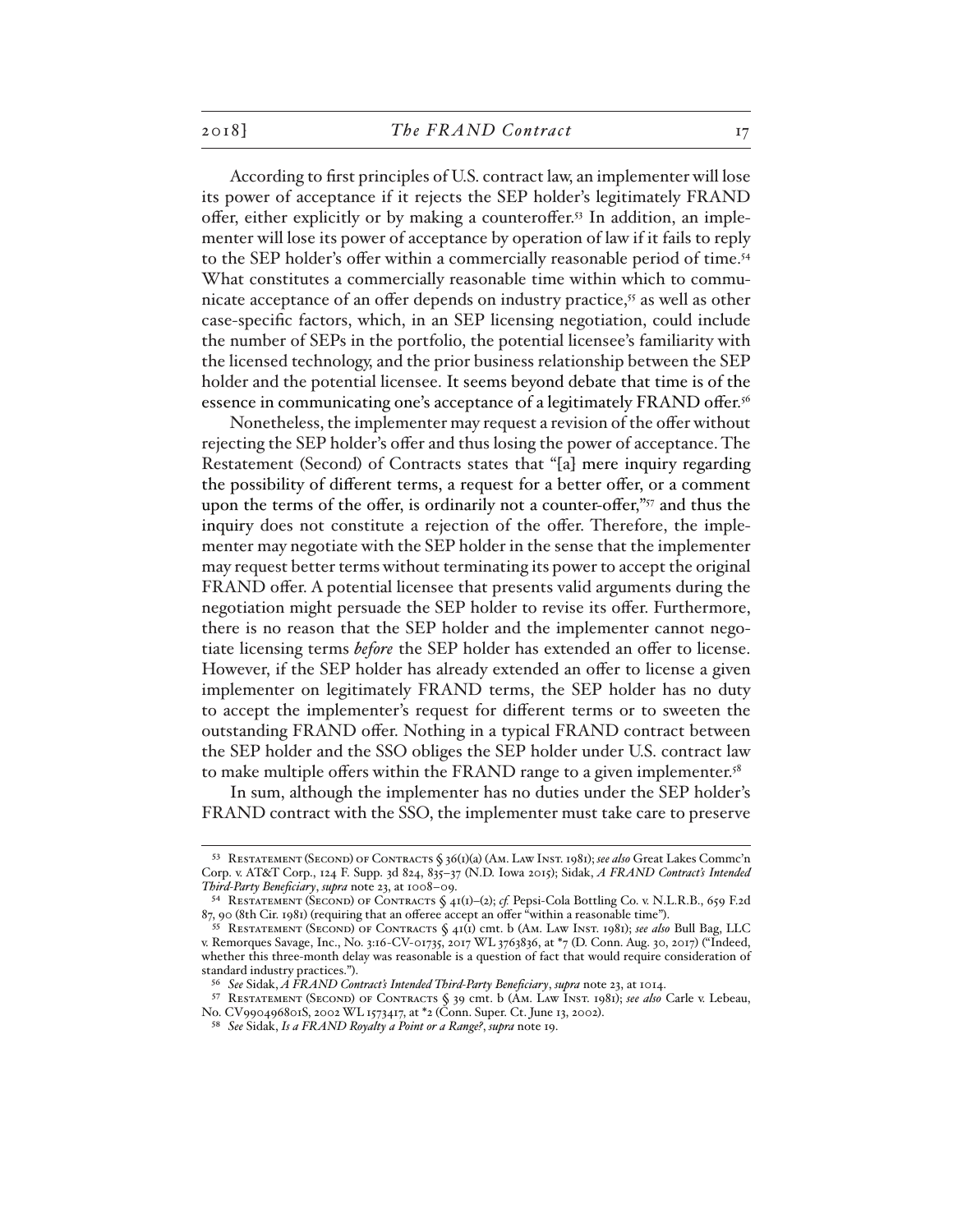its power of acceptance as a third-party beneficiary of that contract. An implementer that rejects a legitimately FRAND offer ends its power of acceptance as an intended third-party beneficiary of the SEP holder's FRAND contract with the SSO. The implementer thereafter may claim no further rights under that contract. By rejecting the SEP holder's legitimately FRAND offer, the implementer may be made to face the full range of remedies that the SEP holder has under the Patent Act or other statutes, including section 337 of the Tariff Act.The recognition that an implementer can lose its power of acceptance as a third-party beneficiary of the FRAND contract by failing to accept the SEP holder's offer within a commercially reasonable time will discourage the implementer from employing delaying tactics and will hasten its prompt execution of a license agreement on FRAND terms.

#### *2. Nascent Judicial Interpretations*

The early decisions of U.S. federal courts indicate that, by its own action or inaction, an implementer can lose its rights as a third-party beneficiary of the SEP holder's FRAND contract with the SSO. In *Apple v. Qualcomm*, Judge Gonzalo Curiel ruled in September 2017 that, "if Apple wishes to enforce Qualcomm's commitment to ETSI it must demonstrate that it was a willing licensee and, therefore, a proper third-party beneficiary. . . . If Apple is not a willing licensee, it . . . loses the right to enforce Qualcomm's contract with ETSI."59

The Federal Circuit similarly said in 2014 in *Apple v. Motorola* that "an injunction may be justified where an infringer unilaterally refuses a FRAND royalty or unreasonably delays negotiations to the same effect."<sup>60</sup> The question that this passage from *Apple v. Motorola* invites is why the Federal Circuit chose to say "may" instead of "would." As I have explained above, first principles of U.S. contract law leave no doubt that an implementer's refusal (which is to say, its *rejection*) of a legitimately FRAND royalty offer ends the implementer's power to accept a FRAND offer from that SEP holder. Similarly, first principles of U.S. contract law dictate that the implementer's unreasonable delay of negotiations over a FRAND license constitutes by operation of law a rejection of the SEP holder's legitimately FRAND offer (or, to similar effect, the implementer's frustration, by virtue of its refusal to receive the tender of a legitimately FRAND offer, of the SEP holder's ability to perform

<sup>59</sup> Apple Inc. v. Qualcomm Inc., No. 3:17-CV-00108-GPC-MDD, 2017 WL 3966944, at \*10 n.7 (S.D. Cal. Sept. 7, 2017). By necessity, my discussion here of U.S. federal court decisions is limited to orders that are in the public domain and are not (as many are) under seal.

<sup>60</sup> Apple Inc. v. Motorola Corp., 757 F.3d 1286, 1331–32 (Fed. Cir. 2014); *see also* Realtek Semiconductor Corp. v. LSI Corp., 946 F. Supp. 2d 998, 1007 (N.D. Cal. 2013) (Whyte, J.) ("[A]n injunction may be warranted where an accused infringer of a standard-essential patent outright *refuses* to accept a RAND license." (emphasis in original)).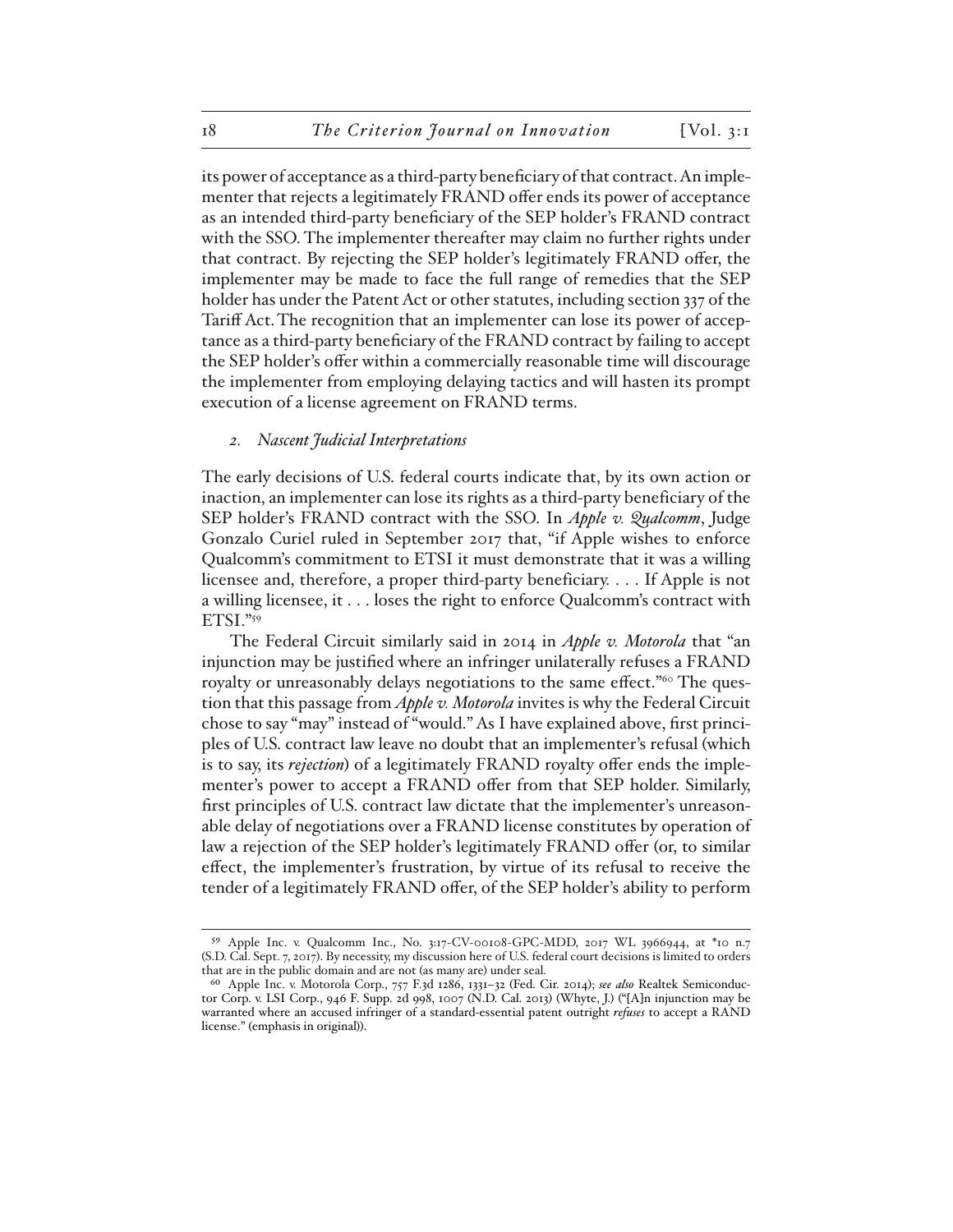under its contract with the SSO). Perhaps the mystery of the Federal Circuit's choice of "may" over "would" is completely unrelated to contract interpretation; perhaps it lies instead in the court's unstated caveat that, after *eBay*, 61 the implementer's actual or constructive rejection of the SEP holder's legitimately FRAND offer would be a necessary but not sufficient condition for a court's issuance, pursuant to the Patent Act, of an injunction, as opposed to the fact finder's award of some alternative statutory remedy not rooted in equity and thus not implicated by the reasoning that produced the Supreme Court's holding in *eBay*. 62

Similarly, at least one U.S. court has linked the SEP holder's right to obtain an injunction against an unlicensed implementer to the SEP holder's compliance with its obligation to offer a license on FRAND terms. In *Huawei v. Samsung*, Judge William Orrick in April 2018 considered Samsung's motion to enjoin Huawei "from enforcing injunction orders issued by the Intermediate People's Court of Shenzhen" regarding Samsung's infringement of Huawei's SEPs.63 In granting Samsung's antisuit injunction, Judge Orrick reasoned that "[n]either party disputes the other's right to enforce [the FRAND contract] as a third-party beneficiary" and that "the availability of injunctive relief for each party's SEPs depends on the breach of contract claims."64 He explained that "the parties' contract claims are based on whether their respective licensing offers were FRAND."65 Judge Orrick acknowledged that "[t]he appropriate remedy . . . may very well be the injunctive relief issued by the Shenzhen court," but he emphasized that he "must have the opportunity to adjudicate that claim without Samsung facing the threat of . . . [the] injunction[]."66

#### III. Rival Frameworks for Licensing SEPs

It is illuminating, after having analyzed the anatomy of the FRAND contract and after having studied how a proper understanding of the relevant principles of U.S. contract law can inform and facilitate bilateral negotiation for a FRAND license, to examine the various frameworks that government

<sup>61</sup> eBay Inc. v. MercExchange, L.L.C., 547 U.S. 388 (2006).

<sup>&</sup>lt;sup>62</sup> Under *eBay*, the patent holder must prove "(1) that it has suffered an irreparable injury; (2) that remedies available at law, such as monetary damages, are inadequate to compensate for that injury; (3) that, considering the balance of hardships between the plaintiff and defendant, a remedy in equity is warranted; and (4) that the public interest would not be disserved by a permanent injunction." *Id.* at 391 (citing Weinberger v. Romero-Barcelo, 456 U.S. 305, 311–13 (1982); Amoco Prod. Co. v. Gambell, 480 U.S. 531, 542 (1987)). The Federal Circuit said in 2017 that, under *eBay*, the patent holder "must prove that it meets all four equitable factors." Nichia Corp. v. Everlight Ams., Inc., 855 F.3d 1328, 1341 (Fed. Cir. 2017). For a critique of *eBay* co-authored by the former chief judge of the Federal Circuit, see Paul R. Michel & Matthew J. Dowd, *Understanding the Errors of eBay, 2 CRITERION J. ON INNOVATION 21 (2017)*.

<sup>63</sup> Huawei Techs., Co. v. Samsung Elecs. Co., No. 3:16-cv-02787, 2018 WL 1784065, at \*1 (N.D. Cal. Apr. 13, 2018) (granting Samsung's motion for antisuit injunction).

<sup>64</sup> *Id.* at \*8.

<sup>65</sup> *Id.* at \*9.

<sup>66</sup> *Id.*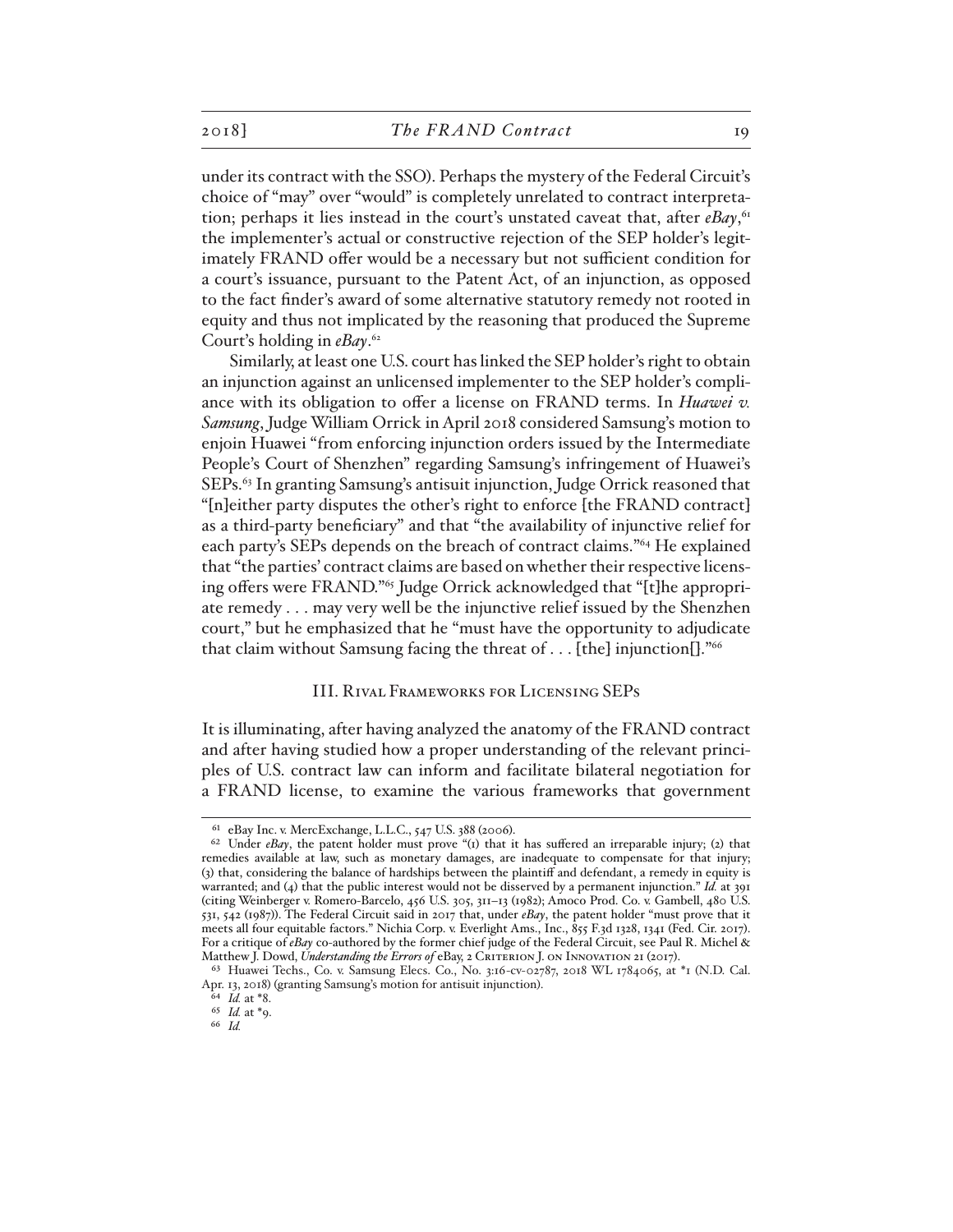entities outside the United States have proposed for facilitating FRAND license negotiations. For example, in April 2018, China's Guangdong High People's Court promulgated guidelines for judges trying cases concerning SEPs.<sup>67</sup> Those guidelines, which are binding on the Guangdong High People's Court (an appellate court) and two lower courts, (1) specify when injunctive relief is available to the SEP holder, (2) declare that the Chinese court can set a global FRAND rate, and (3) clarify that any competition or antitrust analysis must be case-specific.68 Similarly, in March 2018, the Japan Patent Office (JPO) invited public comments on its proposed draft guidelines for negotiations involving SEPs, which have as their purpose to "enhance transparency and predictability, facilitate negotiations between rights holders and implementers, and help prevent or quickly resolve disputes concerning the licensing of [SEPs]."69 Europe is also active. A communiqué of the European Commission issued on November 29, 2017 stated that "there is an urgent need to set out key principles that foster a balanced, smooth and predictable framework for SEPs," and it outlined principles that, in the EC's view, should guide the negotiation between an SEP holder and an implementer.<sup>70</sup>

The commercial objective of such negotiation is usually the execution of a worldwide portfolio license to SEPs at a price mutually agreeable to the SEP holder and the implementer. If the adoption of a legal standard for negotiating patent licenses resembles the adoption of successful technical standards, then a single legal framework for FRAND licensing will likely emerge as the dominant transactional form on the basis of its superior efficiency.

Some of the proposed frameworks are unlikely to achieve their stated goal of reducing the volume or cost of disputes arising from unsuccessful negotiations to license SEPs. For example, the JPO's proposed draft guidelines for SEP negotiations endorse a five-step process (modeled after the framework that the Court of Justice of the European Union (CJEU)71 created in *Huawei v. ZTE*72), pursuant to which: (1) the SEP holder notifies the implementer of its infringement, (2) the implementer expresses its willingness to obtain a license to the infringed SEPs ("if the implementer concludes that

<sup>67</sup> Guanyu Shenli Biaozhun Biyao Zhuanli Jiufen Anjian De Gongzuo Zhiyin (Shixing) (关于审理标准 必要专利纠纷案件的工作指引 (试行)) [Working Guidelines on the Trial of Standard-Essential Patent Dispute Cases (for Trial Implementation)] (Apr. 26, 2018); *see also* Ben Ni, *The Guangdong High People's Court Guideline for SEP Disputes: A Primer*, Managing Intell. Prop. (May 18, 2018).

<sup>68</sup> Ni, *supra* note 67.

<sup>69</sup> Japan Patent Office, Guide to Licensing Negotiations Involving Standard Essential Patents (Draft) 1 (Mar. 9, 2018), https://www.jpo.go.jp/iken/pdf/180308\_hyoujun/sep\_guide\_draft\_en.pdf [hereinafter JPO DRAFT GUIDELINES].

<sup>70</sup> *Communication from the Commission to the European Parliament, the Council and the European Economic and Social Committee*, at 2, COM (2017) 712 final (Nov. 29, 2017).

<sup>71</sup> JPO Draft Guidelines, *supra* note 69, at 6 ("[T]his Guide, based on the framework presented by the CJEU and informed by court decisions in various countries and actual practices in SEP disputes, has listed more specific issues relating to actions that parties may take at each state of licensing negotiations.").

<sup>72</sup> Case C-170/13, Huawei Techs. Co. v. ZTE Corp., ECLI:EU:C:2015:477 (July 16, 2016).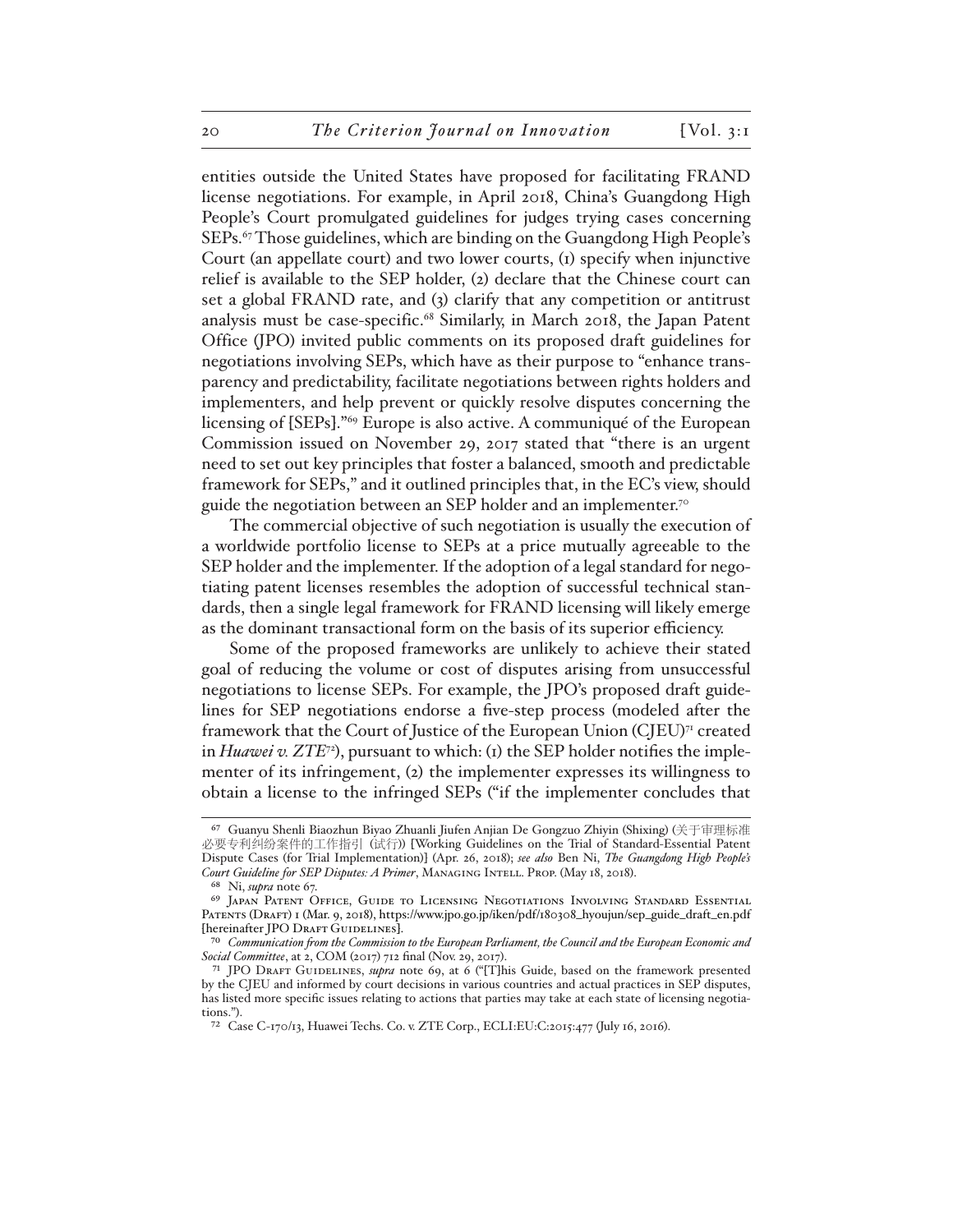it needs to obtain a license for the SEPs"73), (3) the SEP holder extends the implementer an offer to license on FRAND terms, (4) "[i]f an implementer disagrees with the proposed FRAND terms presented by [an SEP] holder, the implementer may provide a FRAND counteroffer," $\frac{1}{4}$  and (5) the SEP holder and the implementer resort to litigation or arbitration to resolve the dispute.75 The JPO says that "the framework is generally considered to be a useful approach to encourage good faith negotiations whereby rights holders may fulfill their FRAND obligations and implementers may minimize their risk of an injunction and continue using standard technologies."76

Despite its good intentions, the JPO's framework will more likely produce price regulation set by judges or arbitrators. Even if the SEP holder initially offers a license to the implementer on legitimately FRAND terms, the implementer will counteroffer at the bottom of the FRAND range (if not *below* the FRAND range, since there will be strong disagreement over the ceiling and floor of that range). The SEP holder will reject the implementer's counteroffer. Litigation or arbitration will commence and eventually generate a litigated or an arbitrated FRAND rate—not a bilaterally negotiated FRAND rate. This entirely predictable outcome will turn bilateral negotiation of SEP licenses on its head. The clear loser will be the SEP holder, which will achieve neither prompt contract execution nor mutually acceptable consideration for licensing its SEPs. The clear winner will be the implementer, which will postpone paying the SEP holder anything until the conclusion of the litigation or arbitration and, when that day does finally arrive, will pay a FRAND rate (or a lesser one, if the tribunal errs).

If war is the continuation of policy by other means, as von Clausewitz said,77 then litigation is the continuation of commercial negotiation by other means.78 Both being predicated on the absence of voluntary exchange, war and litigation are costly methods by which to allocate society's most precious resources. Consequently, the other clear winners from the JPO's proposed framework will be the law firms, expert witnesses, and arbitrators whose services will be heavily demanded to resolve FRAND licensing disputes through contentious proceedings.

This displacement of commercial negotiation is certainly the lesson that experience teaches regarding a regime of mandatory commercial negotiation that promises litigation or binding arbitration as its mechanism for dispute

<sup>73</sup> JPO Draft Guidelines, *supra* note 69, at 9.

<sup>74</sup> *Id.* at 14.

<sup>75</sup> *Id.* at 16.

<sup>76</sup> *Id.* at 5.

<sup>77</sup> Carl von Clausewitz, On War 87 (Michael Howard & Peter Paret eds. & trans., Princeton Univ. Press 1976) (1832).

<sup>78</sup> This insight surely has occurred to many lawyers over the years. I credit it to Sir Robin Jacob's essay, *Competition Authorities Support Grasshoppers: Competition Law as a Threat to Innovation*, *in* Robin Jacob, IP and Other Things: A Collection of Essays and Speeches 215, 227 (Hart Pub. 2015).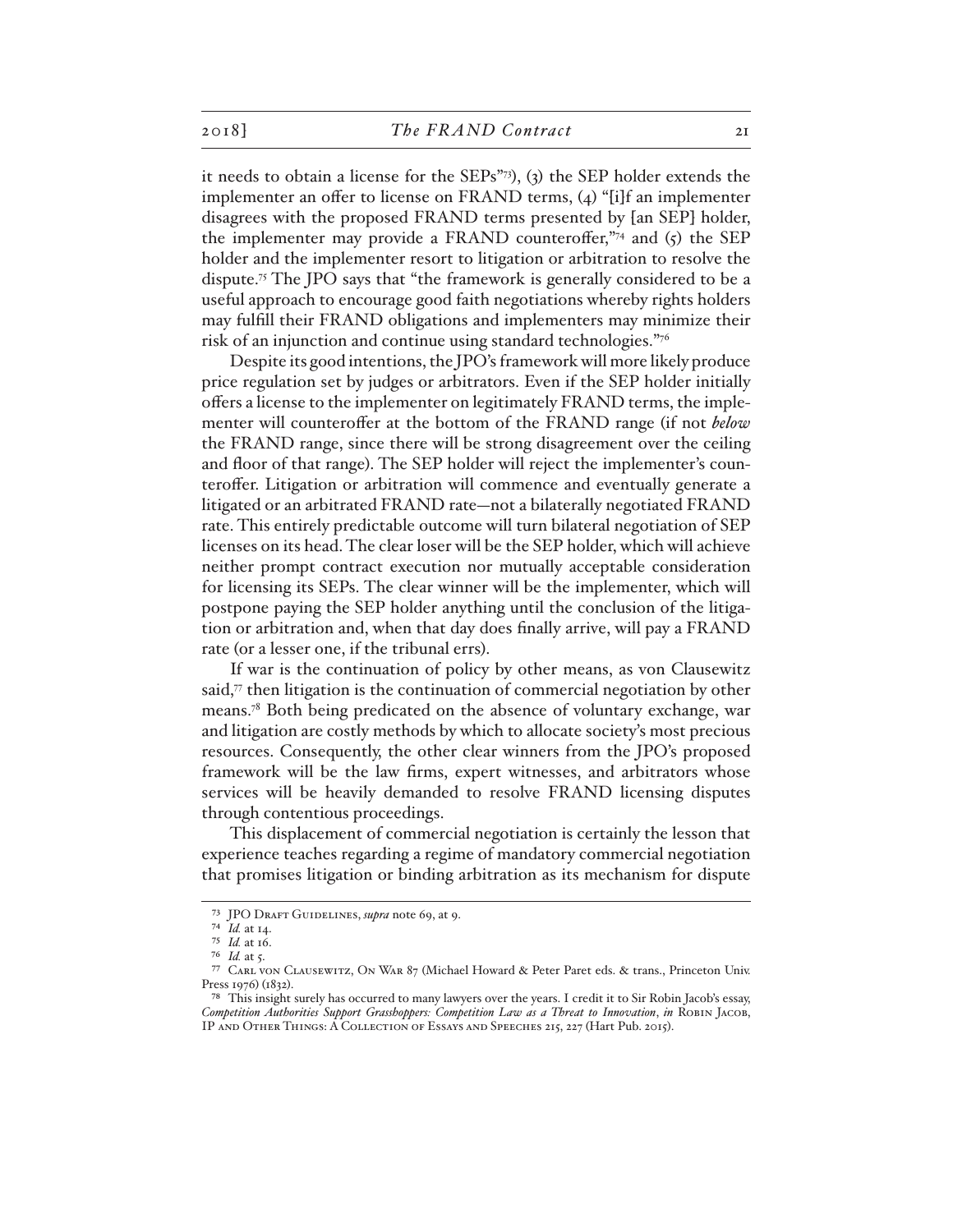resolution if the access seeker is dissatisfied. Under the Telecommunications Act of 1996,79 Congress directed that any impasse in the negotiation between an entrant and an incumbent local exchange carrier over the leasing of the incumbent's unbundled network elements (at prices severely constrained by a notoriously vague statutory framework) be resolved through binding arbitration conducted by the local state public utility commission (PUC).<sup>80</sup> Writing for the Supreme Court in 1999, the late Justice Antonin Scalia said of the regulated pricing of unbundled network elements:

It would be gross understatement to say that the Telecommunications Act of 1996 is not a model of clarity. It is in many important respects a model of ambiguity or indeed even self-contradiction. That is most unfortunate for a piece of legislation that profoundly affects a crucial segment of the economy worth tens of billions of dollars.<sup>81</sup>

Given that lack of clarity, the ready availability of the PUCs to serve as binding arbitrators eliminated any incentive for entrants to negotiate mutually beneficial rates. Instead, it became the norm for entrants to demand pricing rules favoring their own interests, with which the incumbents naturally disagreed, and for entrants then to initiate arbitration. Consequently, the parties could not successfully conclude a single commercial negotiation for the leasing of access to unbundled network elements across the hundreds of bilateral negotiations undertaken.82

The complexity today of global licensing negotiations for SEPs for mobile communications surely exceeds, on both technical and economic grounds, the complexity two decades ago of negotiations to lease unbundled network elements of incumbent local exchange carriers in the United States. On the other hand, a strong case can be made that, once one properly understands the contractual nature of the FRAND obligation, there is actually less legal complexity in today's licensing of SEPs than there was in deciphering the unbundling provisions of the Telecommunications Act of 1996. That combination of greater technical and economic complexity and lesser legal complexity today counsels government agencies that have proposed or adopted FRAND-licensing guidelines to encourage, to the greatest extent possible, voluntary commercial negotiations to establish licensing terms for SEPs, and not to fuel the misplaced expectation that a judge or an arbitrator

<sup>79</sup> Telecommunications Act of 1996, Pub. L. No. 104-104, 110 Stat. 56 (1996).<br>80  $_{47}$  IIS C § 252(b)

<sup>47</sup> U.S.C. § 252(b).

<sup>81</sup> AT&T Corp. v. Iowa Util. Bd., 525 U.S. 366, 397 (1999).

<sup>82</sup> *See* J. Gregory Sidak & Daniel F. Spulber, *The Tragedy of the Telecommons: Government Pricing of Unbundled Network Elements Under the Telecommunications Act of 1996*, 97 Colum. L. Rev. 1081, 1083 (1997).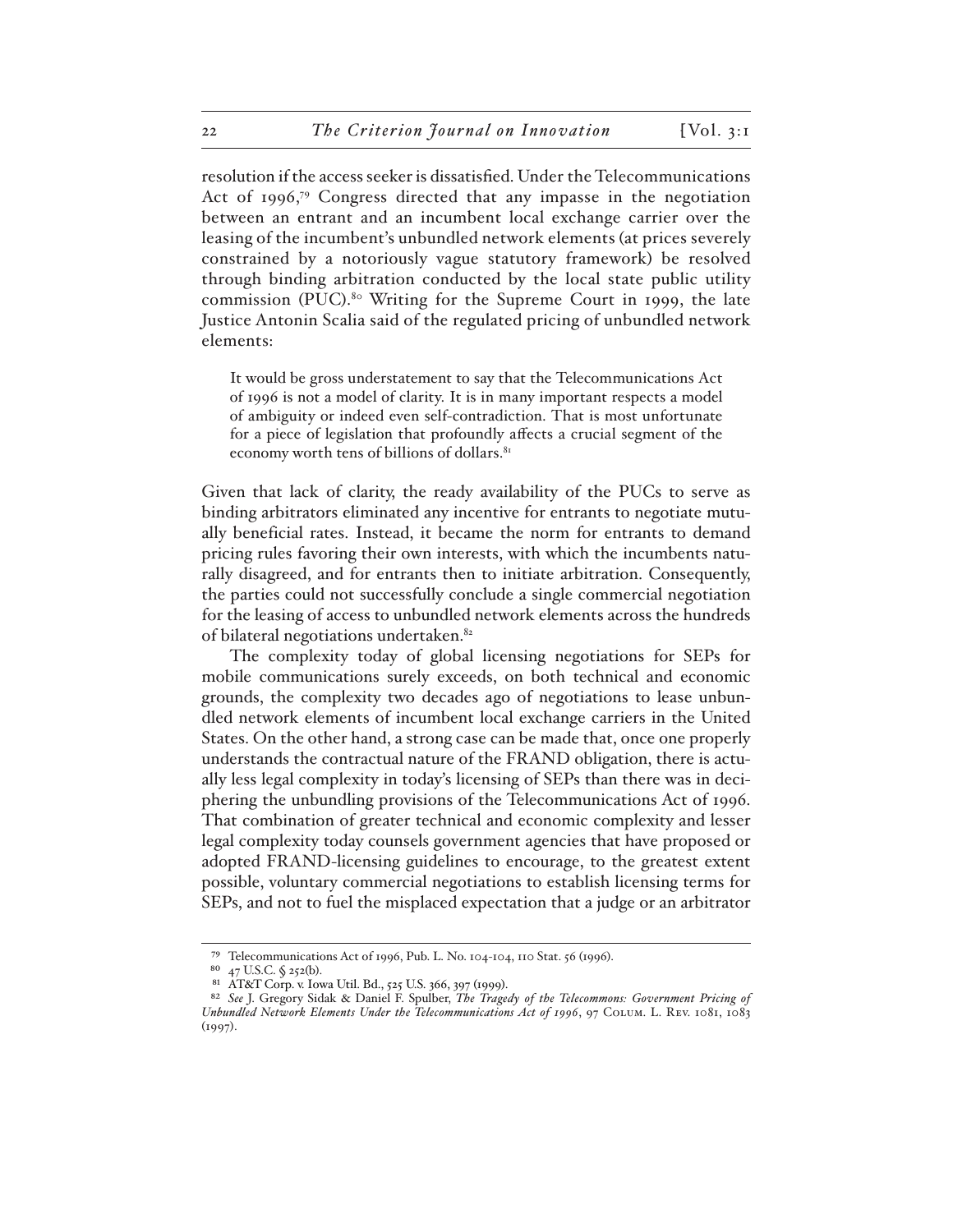can save the day by dictating prices with the grim determination of a public utility commission.

Recognizing that one should construe the FRAND contract using existing contract principles will clarify each party's respective legal obligations and rights when negotiating to license SEPs. Such clarification will incline the parties to avoid practices that unnecessarily delay the negotiation and instead to work toward promptly executing a license agreement, which will deliver the greatest possible benefit to the public interest.

#### IV. Opting Out of the FRAND Contract

Needless to say, the SEP holder and the implementer are free to execute a contract of their own that clarifies and modifies their rights and duties with respect to one another in a manner that departs from the default rules created by the SEP holder's FRAND contract with the SSO. It is important that the various guidelines that governments have proposed or adopted to facilitate the FRAND licensing of SEPs recognize the substantial benefits of that possibility and not throttle it in the cradle.

An *ad hoc* agreement between the SEP holder and the implementer might explicitly permit counteroffers and subsequent offers within a multiround process that the parties define. As in sporting events (and in auction design), the *ad hoc* agreement might explicitly define when negotiations must conclude—such as after the passage of a specified amount of time or a specified number of rounds. At the end of the negotiation, either contract formation would occur, or the parties would refer the impasse to dispute resolution. Perhaps the controversy would go to a court, to be decided as a matter of contract law. Alternatively, the parties might choose to send the controversy to arbitration, with highly specific instructions for the arbitral panel (presumably designed to avoid the obvious pitfalls of failed arbitration experiments—including, notably, the one that the U.S. Congress specified in the Telecommunications Act of 1996).<sup>83</sup> Either way, the parties could specify the choice of law so that, for purposes of contract interpretation, the tribunal had at its disposal a robust jurisprudence that was up to the task, rather than an underdeveloped body of commercial law rife with its own doctrinal ambiguity and uncertainty.

As of May 2018, I am not aware of any instance in which an SEP holder and an implementer have agreed to opt out of the FRAND contract in the manner that I describe. However, it is not clear that such an *ad hoc* agreement would be publicly observed if it were made. Consequently, it is possible that

<sup>83</sup> On the pitfalls of one prominent proposal for arbitration of FRAND licensing disputes, see J. Gregory Sidak, *Mandating Final-Offer Arbitration of FRAND Royalties for Standard-Essential Patents*, 18 Stan. Tech. L. Rev. 1 (2015).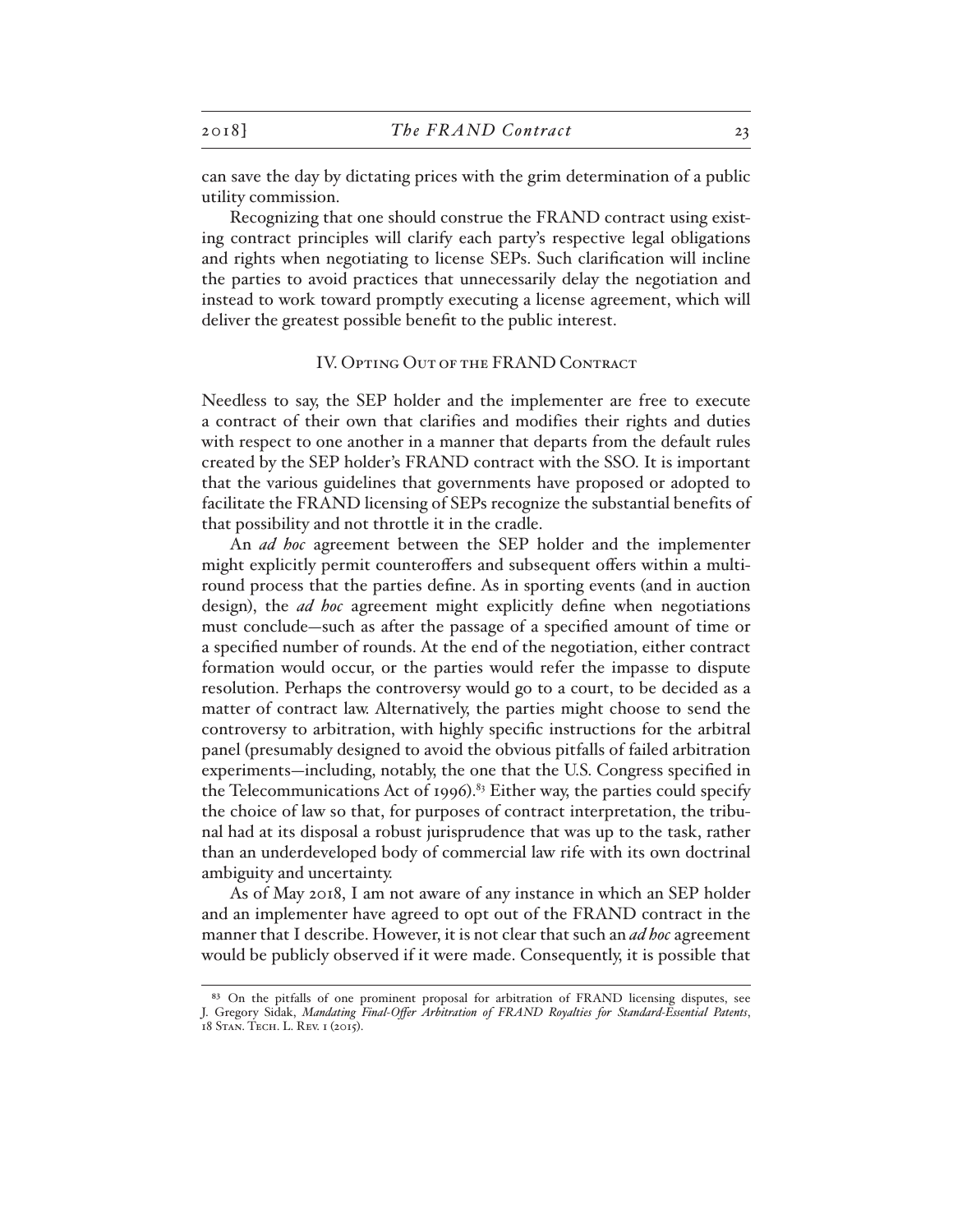SEP holders and implementers have already been resorting to this bespoke method of bilateral license negotiation and dispute resolution. Indeed, any instance in which an SEP holder and an implementer have chosen arbitration to resolve a FRAND licensing dispute in the absence of a preexisting contractual obligation to submit to arbitration would exemplify at least some degree of contracting around the existing FRAND model.

In the absence of specific details for any given *ad hoc* agreement of this kind, it would appear that the only constraint that would generally survive the SEP holder's FRAND contract with its SSO is the obligation to offer to license the SEPs in question to other implementers on nondiscriminatory terms. That surviving constraint, however, should not be problematic. The SEP holder could simply offer to *every* implementer the option of bilaterally opting out of the preexisting FRAND model. In effect, the SEP holder would present the implementer with what economists call an optional tariff.84 Doing so would enable the parties in any given bilateral negotiation to address contractually any provision in the preexisting FRAND model that one or both of them considered to be ambiguous or dysfunctional.

# **CONCLUSION**

When an SEP holder's FRAND commitment is deemed to be an enforceable contract, and the implementer of an industry standard is consequently deemed to have the right, as an intended third-party beneficiary, to enforce the SEP holder's obligations to the SSO under that contract, no need exists to fashion new principles to enable the SEP holder and the implementer to resolve their disputes over FRAND terms promptly. Simply interpreting a FRAND contract according to first principles of U.S. contract law would encourage both the SEP holder and the implementer to engage in good-faith negotiations. Recognizing that certain kinds of negotiating conduct might result in a breach of contract, or the loss of a third-party beneficiary's right to enforce the FRAND contract, would encourage both the SEP holder and the implementer to avoid delaying tactics and instead to engage in conduct that facilitates the prompt execution of the license agreement. According to first principles of U.S. contract law, whether the SEP holder has discharged its obligations under its FRAND contract with the SSO with respect to a given implementer turns on whether the SEP holder has offered to license its SEPs to that implementer on legitimately FRAND terms. The recognition of comparable contractual principles in foreign jurisdictions—to the extent that such principles do not already exist under the contract law of

<sup>84</sup> With an optional tariff, "the licensee chooses between paying an established rate and negotiating an alternative rate." Sidak, *The Meaning of FRAND, Part I: Royalties*, *supra* note 22, at 998. "In effect, an SEP holder offers an optional tariff when it opens any licensing negotiation with standard 'reference rates.'" *Id.*